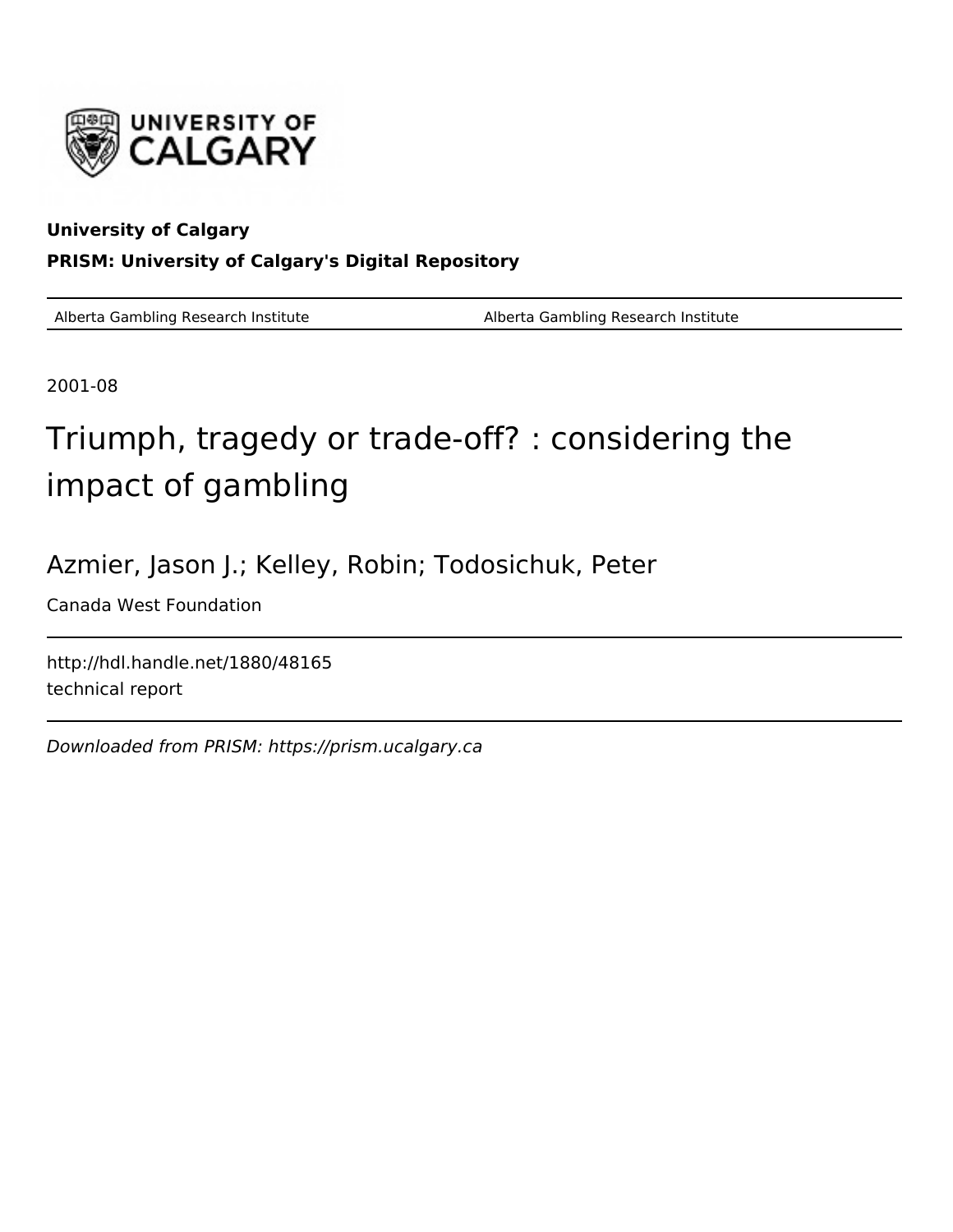### TABLE OF CONTENTS

| ٧ | <br>× | ł<br>۰.<br>× |
|---|-------|--------------|

| Introduction<br>Why Measure Gambling's Impacts?                                      | 2<br>2 |
|--------------------------------------------------------------------------------------|--------|
| <b>Structural Approaches to Valuating Social</b><br><b>Cost and Economic Benefit</b> | 4      |
| Seven Concerns about Socio-Economic<br><b>Impact Studies</b>                         | 5      |
| Measurement of Gambling's Impact                                                     | 7      |
| <b>Economic Development</b>                                                          | 8      |
| Tourism                                                                              | 8      |
| <b>Economic Spinoffs</b>                                                             | 9      |
| <b>Additional Infrastructure</b>                                                     | g      |
| <b>Property Values</b>                                                               | 9      |
| <b>Government Gambling Revenues</b>                                                  | 10     |
| Gambling as a Leisure Activity                                                       | 10     |
| <b>Problem Gambling</b>                                                              | 11     |
| Personal and Interpersonal Costs                                                     | 11     |
| <b>Work and Study Costs</b>                                                          | 12     |
| Legal Costs                                                                          | 12     |
| <b>Financial Costs</b>                                                               | 13     |
| <b>Health and Treatment Costs</b>                                                    | 13     |
| Summary                                                                              | 13     |
| Barriers to Collecting Data on Gambling's                                            |        |
| Impact                                                                               | 15     |
| <b>Non-Existent Data</b>                                                             | 15     |
| <b>Disincentives to Collect Data</b>                                                 | 15     |
| Reference Group Data                                                                 | 16     |
| Data Comparability                                                                   | 16     |
| Longitudinal Data                                                                    | 16     |
| Validity of Data                                                                     | 17     |
| A Practical Illustration: Problem Gambling                                           |        |
| and Crime                                                                            | 17     |
| <b>Policy and Research</b>                                                           |        |
| Recommendations                                                                      | 18     |
| References                                                                           | 22     |
| Annendix A Multipliers: To use or not to use?                                        |        |

*Appendix A- Multipliers: To use or not to use? Appendix B - Rational Addiction, Public Health and Cost-benefit Analysis* 

### Gambling in Canada Research Report No. 14

## TRIUMPH, TRAGEDY OR TRADE-OFF? CONSIDERING THE IMPACT OF GAMBLING

by

Jason J. Azmier, Senior Policy Analyst

> Robin Kelley, Policy Analyst

Peter Todosichuk, Intern

### AUGUST 2001

*The opinions expressed in this document are those of the author only, and not necessarily those of the Canada West Foundation's donors, subscribers, or Council. Permission is hereby granted by the Canada West Foundation to reproduce this document for non-profit and educational purposes. Copies of this report are available for \$3 by contacting CWF or can be downloaded free of charge from the CWF web site at www.cwf.ca*

ISBN #1-895992-13-3

Canada West Foundation P.O. BOX 6572 Station D Calgary, AB CANADA T2P 2E4 ph: (403) 264-9535 fax: (403) 269-4776 e-mail: cwf@cwf.ca web site: www.cwf.ca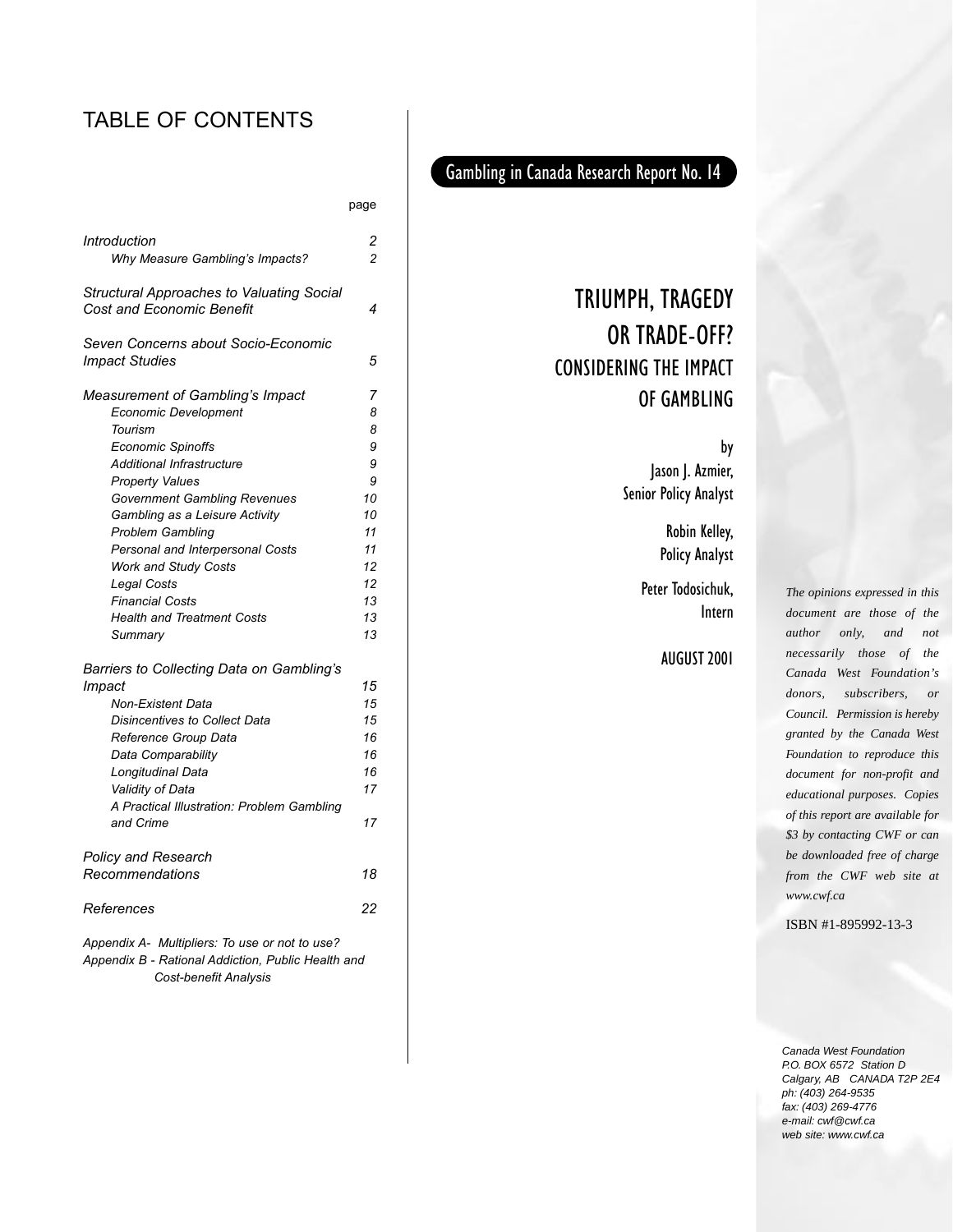### **INTRODUCTION**

Gambling in Canada generated \$5.5 billion in net profit for the provinces and territories in 2000, and revenues have grown in size every year since 1992. Over the last eight years, gross gambling profits have grown more than threefold—from \$2,734 million in 1992 to \$9,040 million in 2000. To feed this growth, 59 casinos have opened, 31,000 slot machines were introduced, and 38,000 video lottery terminals have been installed in bars and lounges since 1989 (Azmier, 2001). With the revenue generated by this expansion, governments have provided opportunities for economic development and employment growth, lowered taxes, paid down debt, funded social programs and provided entertainment opportunities.

The speed at which gambling expanded in Canada has raised concerns about whether due care is being taken in the development of provincial gambling policy. Gambling expansion can increase the negative aspects of gambling including higher levels of gambling addiction, bankruptcy, lower job productivity, family and marital stress, and crime. The amount of damage that has been created by this increase in gambling is unknown. Gambling expanded so quickly in the 1990s that there was little time to consider the impact of one change before another policy was announced.

To address this knowledge gap, the Canada West Foundation launched a three-year study in September 1998. This project was designed to provide a much-needed comprehensive picture of many of the public policy issues surrounding gambling in Canada. Four overarching research areas were explored: (1) the impact of gambling on the non-profit sector; (2) opinions, attitudes and public policy implications of gambling; (3) the history and scope of gambling in Canada; and (4) the socio-economic impact of gambling on communities. This paper addresses the final component—the impact of gambling.

### **WHY MEASURE GAMBLING IMPACTS?**

Gambling policy is a contentious and high profile public issue in Canada. Gambling policy involves elements of business, tourism, employment, social service delivery, regulation, religious beliefs, and cultural heritage. Members of the Canadian media admit to being drawn to gambling stories because they contain all the elements of a classic news story: human interest, money, and possible government mismanagement (Azmier, et al., 1998). Yet, despite the emergence of an aggressive public debate, there has not been a substantial body of research outlining the costs and benefits of expanded gambling in Canada. Gambling has expanded at a rate well beyond the research community's ability to monitor or assess consequences.

As a result, the Canadian public remains largely indifferent or unsure on issues related to the benefits or costs of gambling. A 1999 national public opinion survey by Canada West found that a strong majority of Canadians report neither a positive nor negative impact from gambling on

## *Despite*

*the emergence of an aggressive public debate, there has not been a substantial body of research outlining the costs and benefits of expanded gambling in Canada.*

*Gambling has expanded at a rate well beyond the research community's ability to monitor or assess consequences.*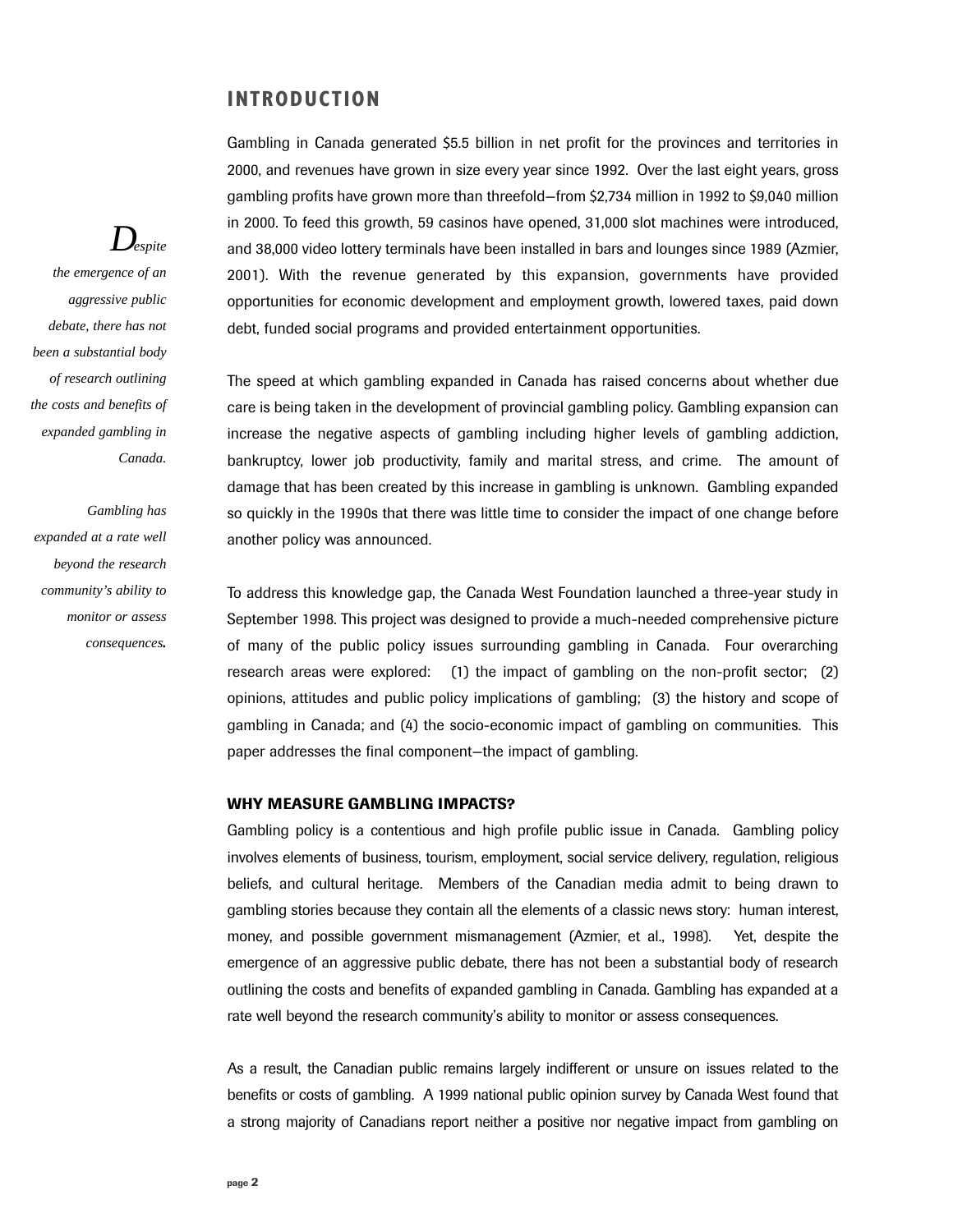themselves or their communities (Azmier, 2000). The increased public debate of the merits of gambling would appear to have done little to inform public perceptions about the harm or benefit of aggressive gambling expansion. The public debate has increased in vigour, but not in substance.

The "substance" that the public debate lacks could come from the answers to some very basic questions about gambling expansion. For example:

- 1. What are the specific social, economic, and quality of life benefits for individuals and the community from expanded gambling opportunities?
- 2. To whom do these new benefits primarily accrue?
- 3. Are the benefits of increased gambling sustainable and renewable?
- 4. What is the impact of gambling expansion on existing gambling and other forms of commerce in a region?
- 5. What are the social, economic, and quality of life costs for individuals and communities associated with expanded gambling opportunities?
- 6. To whom do these new costs accrue?
- 7. Are these costs likely to increase or decrease over time?
- 8. What are the emerging areas of concern?

Currently, the inability to provide answers to these questions fundamentally clogs the process of developing gambling policy. An understanding of the impact of gambling's expansion is a prerequisite to the development of appropriate policy. Policy makers need to be aware of the impacts of gambling to balance the trade-off between the desire to provide gambling opportunities and the desire to minimize the harm to individuals. Knowledge of gambling's impact enables the determination of the healthiest gambling policy—a policy in which the tradeoff between the harm and good of gambling expansion provides the maximum public benefit.

A greater awareness of the benefit and cost of gambling would also provide citizens with an opportunity to guide their responses to public referenda and gambling policy reviews. A fundamental goal of impact assessment should be informing the public of the impacts of gambling so that they may make decisions on what are the appropriate policies to demand of their provincial governments. While provincial gaming authorities have been proactive in consulting with the community in policy reviews (Azmier and Smith, 1998), the public is frustrated from a lack of information to guide the consultation process. As a result, the recommendation of policy reviews is often that more research is necessary (Alberta Gaming Summit, 1998).

Although there is a strong desire to explore these research questions, the ability to provide answers has proven very difficult for the research community. Complicating the process has been a number of methodological and political barriers that stall research efforts and cloud the public's understanding. However, the gambling research community has begun to find common ground on approaches to overcoming the methodological barriers. As recently as *Policy-*

*makers need to be aware of the impacts of gambling to balance the trade-off between the desire to provide gambling opportunities and the desire to minimize the harm to individuals.*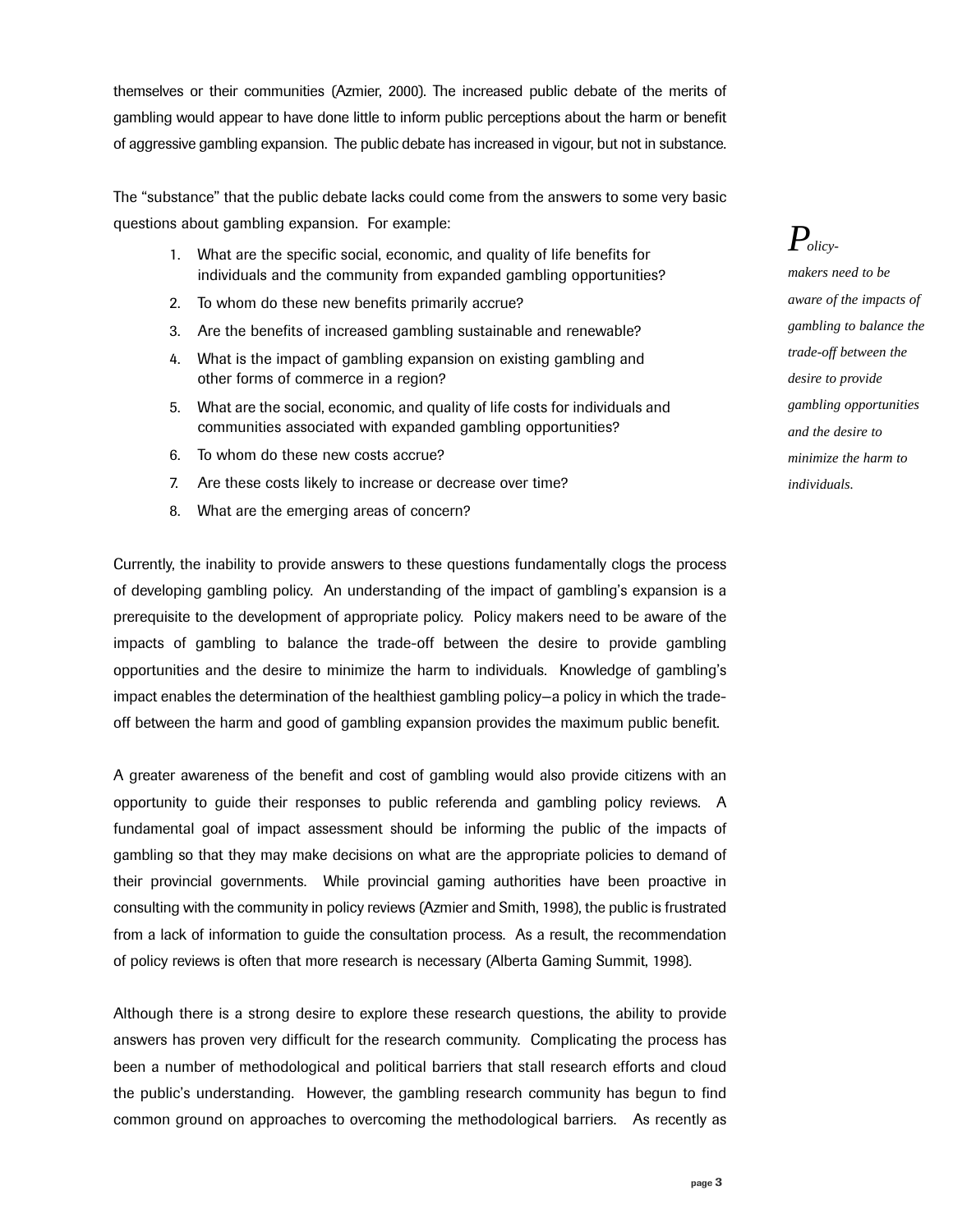last September, an international symposium was held in Whistler, BC for leading gambling researchers studying the measurement of gambling impacts. For three days the researchers sat down face to face to work through their methodological differences (Whistler, 2000).

This meeting proved to be a healthy step forward. Building on the efforts of the Whistler Symposium, Canada West launched a research initiative to serve two purposes: (1) to explain and illustrate the methodological problems in developing a measure of gambling's impact; and (2) to propose a potential means of calculating gambling's impact. Over the course of the research, however, it became clear that in the absence of some consensus on the many methodological issues, it is not possible to evaluate gambling's impact. Simply put, until it is understood what the impacts of gambling's expansion are, it is not possible to begin to weigh them against each other. As a result, this report will focus on the current state of economic research into gambling's impact, and will conclude with some proposals to overcome research barriers. It is hoped that by doing so, another step forward will be taken towards providing a means of assessing the impact of gambling.

### **STRUCTURAL APPROACHES TO VALUATING SOCIAL COSTS AND ECONOMIC BENEFIT**

The existing research on the socio-economic impact of gambling generally approaches the valuation of gambling's impact from two economics-based approaches: cost-benefit analysis or economic impact analysis. Although based on similar principles of determining net benefits, these approaches are actually fundamentally different. A cost-benefit analysis considers the economic efficiency of gambling activity while an economic impact analysis uses "multiplier effects" to determine the compounding impact of gambling on the regional distribution of economic activity (Stynes, 1997).

Critically, both approaches are flawed in their ability to contribute to our understanding of gambling's impact. The failing of an economic impact analysis is that it will only mention in passing or ignore altogether the real private and social costs associated with gambling. As a consequence of the methods employed by such a study, the conclusions will amplify the benefits of gambling by downplaying the social costs.

Economic cost-benefit analysis is equally flawed in that it considers what is economically efficient by attempting to quantify everything, including those things that are difficult to value (e.g., stress and mental anguish, entertainment). Such studies have limited utility because the assumptions necessary to value those personal costs and benefits cannot be applied universally in other regions. These assumptions are also easily challenged and often flawed. Both of these approaches also fail because they address gambling's impact from a purely economic perspective and, as a result, fail to provide a full accounting of the scope of gambling's impact.

*The failing of an economic impact analysis is that it will only mention in passing or ignore altogether the real private and social costs associated with gambling.* 

*As a consequence of the methods employed by such a study, the conclusions will amplify the benefits of gambling by downplaying the social costs.*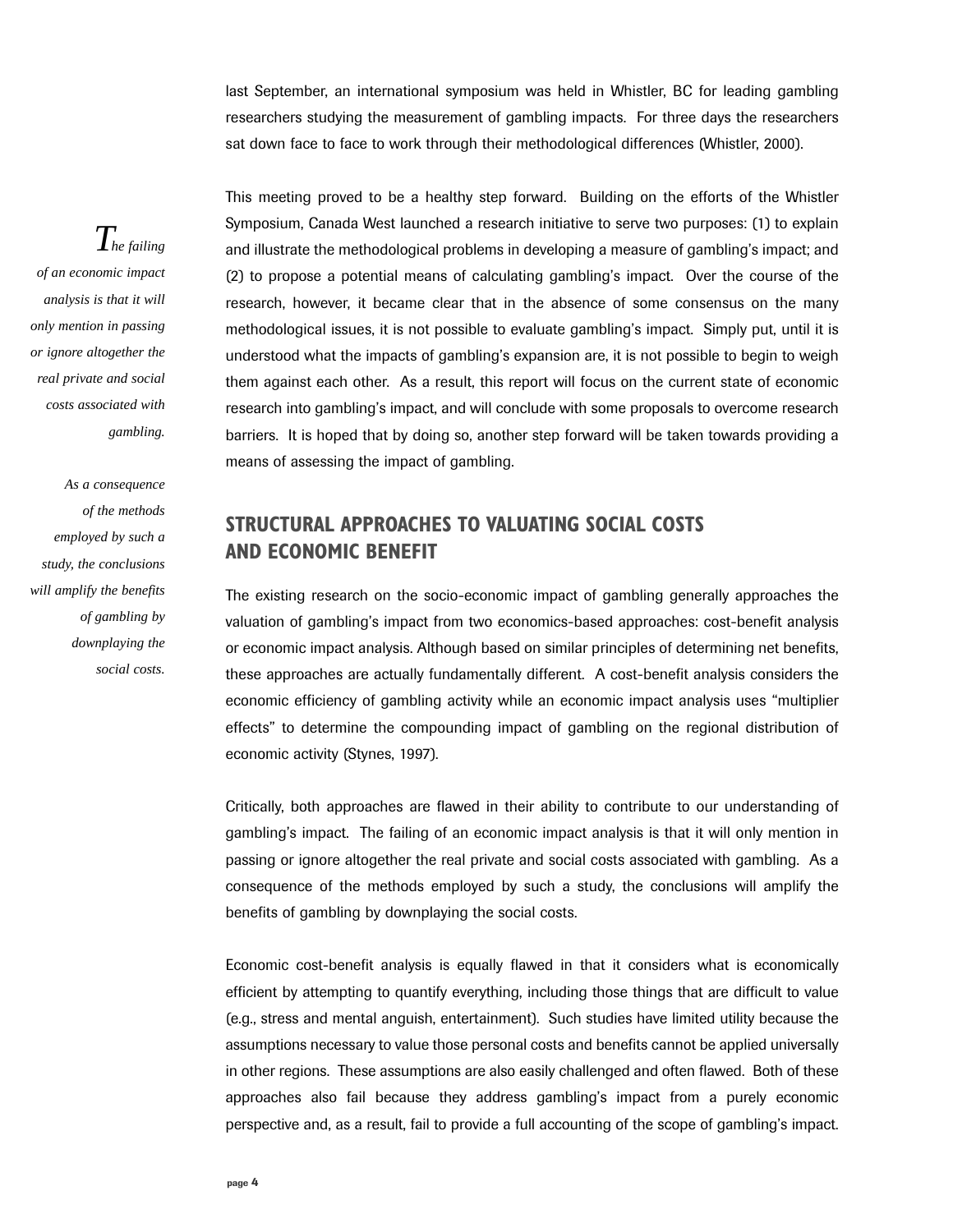Rather, what is needed to inform policy makers and the public is an extended analysis of gambling's impact on community public health. It can be argued that the public health approach to the assessment of gambling policy is a better framework for assessing gambling's impact as it considers the broadest possible range of factors (Korn et. al., 2000). The value of the public health perspective is that it allows researchers to consider the economic consequences of gambling's expansion in tandem with the qualitative impacts. Korn et al. (2000) suggest an approach to the valuation of gambling impacts that includes:

- harm-reduction efforts to prevent gambling-related problems, thereby decreasing the adverse consequences of gambling behaviour;
- changes in the risks of problems for the gambler;
- the quality of life of families and communities affected by gambling;
- the multiple biological, behavioural, socioeconomic, cultural, and policy determinants influencing gambling and health;
- a life-cycle approach to measuring social and economic impacts, one that recognizes significant changes in the social context within which gambling takes place;
- the concern for the impact of gambling expansion on vulnerable, marginalized and at risk population groups; and
- the economic costs and benefits associated with gambling.

This conceptual approach provides an opportunity to focus research on what should be the primary goal: to inform the development of gambling policy that will maximize the benefits of gambling while minimizing the harm.

While a public health approach addresses the incompleteness of economic analysis alone, it does not supplant the need to solve the methodological concerns inherent in economic approaches. Any measure of gambling's impact, including a public health approach, needs to include an analysis of the socio-economic aspects of gambling.

### **SEVEN CONCERNS ABOUT SOCIO-ECONOMIC IMPACT STUDIES**

In addition to the concerns about socio-economic analysis being too narrowly focused, there are a number of general concerns about the nature of the impact studies that should be stated at the outset.

First, economic impact studies are not a manner of determining if gambling has been good or bad for a community. Judgments of this nature are dependent on individual perspectives of harm and benefit and cannot be answered through research alone. Rather, as stated earlier, the fundamental impetus behind the evaluation of the costs and benefits of gambling should be to

 $A$  public health *approach to measuring gambling impacts provides an opportunity to focus research on what should be the primary goal: to inform the development of gambling policy that will maximize the benefits of gambling while minimizing the harm.*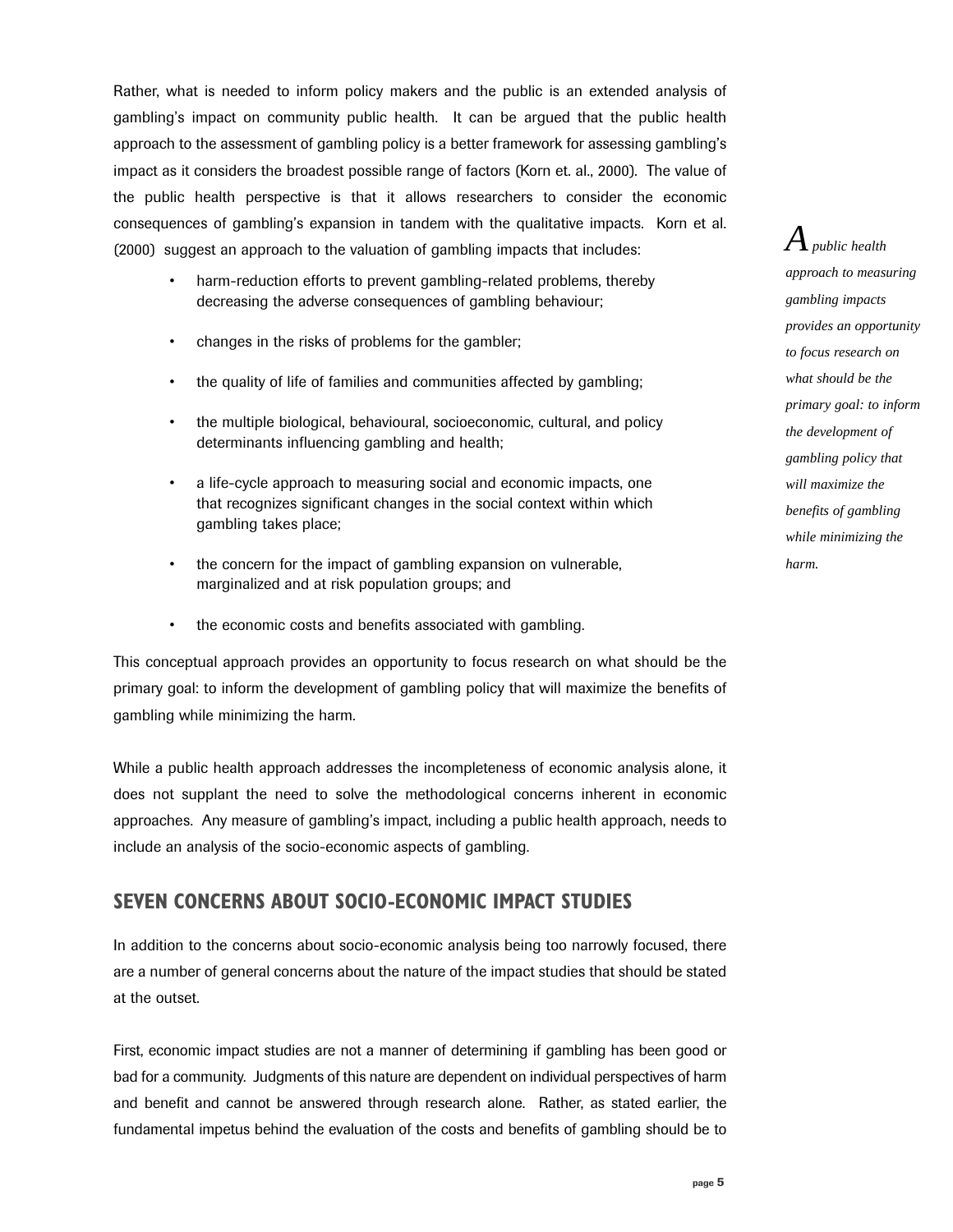aid in the development of healthy gambling policy. While impact assessment studies are useful in determining those opportunities for harm minimization and benefit maximization, they are much less effective as a means for determining the overall impact of past gambling expansion.

Second, economic studies are inappropriate for determining the viability of future gambling expansion. The key failing of research based on economic principles alone is the underlying assumption that as long as the projected marginal benefits exceed the projected marginal costs of a project, then the project is determined to be economically efficient. This conclusion runs counter the harm minimization goal of a public health approach to gambling. Under this model, the creation of increased harm cannot be mitigated by the production of greater value alone. Doing so assumes that the costs and benefits are shared equally among the community. The reality is that those individuals harmed are rarely those who also benefit.

Third, socio-economic research in this field is often inadequate because many impacts of gambling are felt at the personal level and are difficult, if not impossible, to value in monetary terms. Stress, suicide, emotional trauma, and entertainment simply do not translate into financial terms without considerable manipulation. How researchers deal with the valuation of these costs and benefits can significantly influence the outcomes of their research. In most studies, these aspects are reported, but not valued. However, the unintended consequence of that decision is often to downplay the importance of gambling's costs because they have no easily reported value. Yet costs that are hard to calculate are still costs.

A fourth limitation of this research is that the economic valuation of overall impacts is somewhat artificial because gambling is primarily a redistributive activity. The revenues from gambling either come from within the surrounding community or from a neighbouring community. Therefore, the financial benefits felt by community A must be offset by equal losses in community B. Studies of one community often fail to report the consequences felt in surrounding regions. The nature of cost-benefit analysis is that as the social costs of gambling are exported outside the community of study, the costs tend not to be valued. However, the harm or benefit borne outside provincial or national borders should still form part of the impact equation.

Fifth, most impact assessment studies are not conducted by independent researchers. These studies are relatively expensive because of the large number of variables to be measured; as a consequence, most studies to date have been funded by government and industry sources. While that in itself is not a reason to discount the findings of these studies, it points to a legitimate concern over the possible bias presented in the results. As it is likely that government will continue to be the primary funder of this type of research, a system of peerreviewed impact studies is needed to improve the utility of the data obtained. Greater involvement by a broad range of stakeholders in the research design process would also increase the validity of the research design.

## *How*

*researchers deal with the valuation of gambling's costs and benefits can significantly influence the outcomes of their research.* 

*In most studies, these aspects are reported, but not valued.*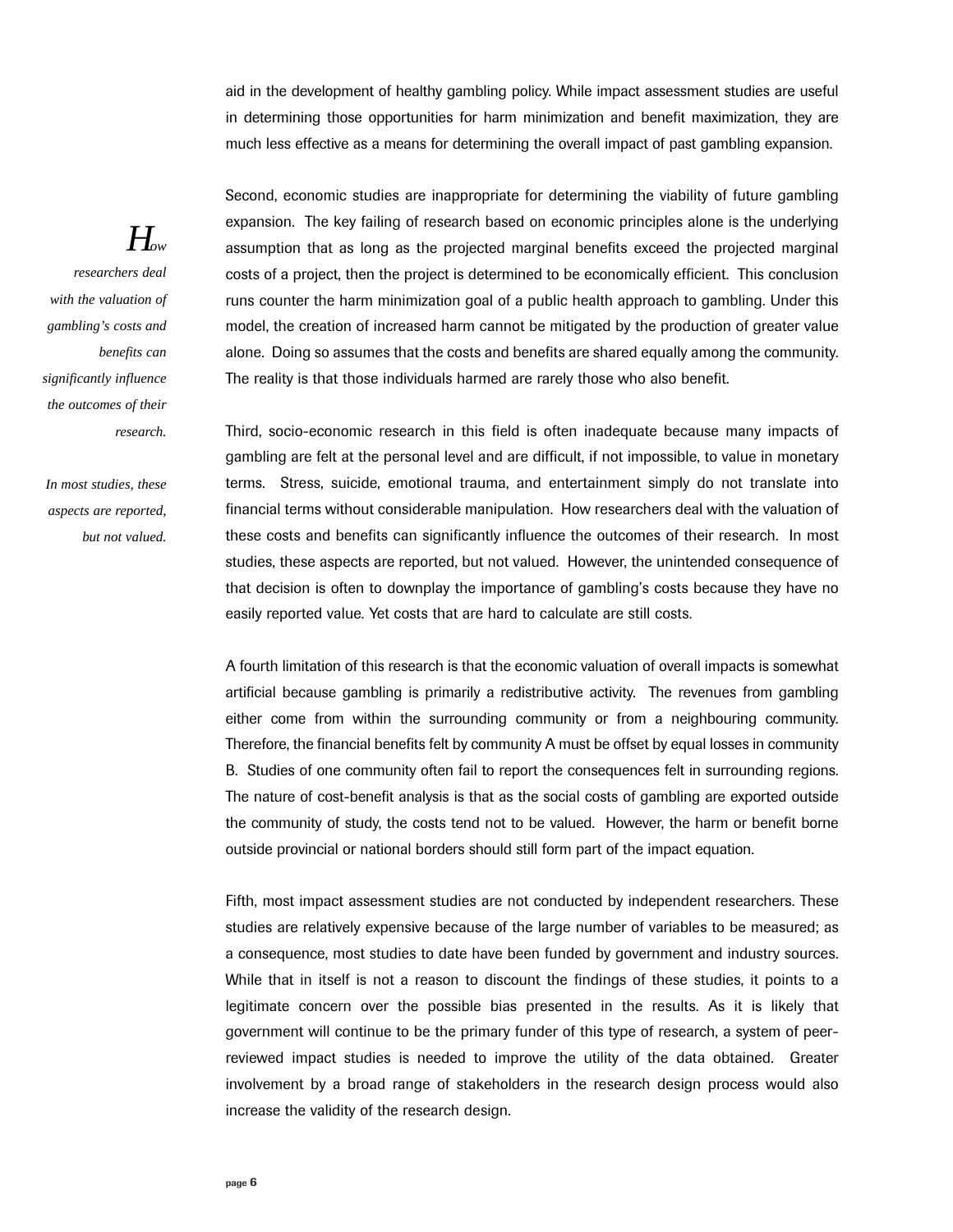A sixth concern is that socio-economic impact studies do not tend to consider the source of gambling revenue. By using aggregate totals, the consequences of the regressive nature of gambling revenue are understated. In reality, there is a difference in the marginal utility of money on both the cost and benefit ends of impact assessment. Revenue lost by lower income persons is likely to have a greater impact on their ability to meet basic needs than a loss of revenue to a higher income earner. Similarly, gambling employment benefits may have more impact in regions with higher unemployment. Impact studies generally fail to account for these realities.

Finally, gambling's impacts do not occur inside a vacuum. A dynamic element exists where the costs and benefits accruing today cannot be given the same value as the costs and benefits accruing 10 years from now. A snapshot of the costs associated with problem gamblers may prove inaccurate especially if most are in the early stages of the disorder. Unless they receive treatment and "beat" their addiction, present day costs will likely be dwarfed by the costs a problem gambler will impose on society in the future. By excluding the element of time in their analysis, studies fail to provide a complete picture of the total benefits and costs associated with gambling.

### **MEASUREMENT OF GAMBLING'S IMPACT**

While many researchers have attempted to measure the impacts of gambling, few have been able to develop a sound methodological framework. In most cases, their lack of success can be traced back to two inherent problems. First, attributing most gambling related impacts to the actual act of gambling has proven extremely difficult. For example, suppose that in a few years, after the four proposed casinos are introduced in Manitoba, the province goes through an economic "boom." Under this scenario, one might conclude that the province's economic success is due to the expansion of casino gambling. However, at the same time, thriving agricultural and manufacturing sectors would also play a major role in any upturn for the Manitoba economy. Isolating the economic impacts of a casino can be very difficult in the presence of so many other economic variables.

A second problem is that, even if researchers find costs and benefits that can be linked back to gambling, their ability to value these costs and benefits against one another becomes problematic. How does one value the benefits associated with economic development against the costs of family breakdown and increased crime rates? Assessing these tradeoffs has proven to be an extremely difficult task for researchers.

With these two issues in mind, an examination will follow of the many specific methodological flaws that continue to be made. In addition, certain limitations of using a traditional economic analysis to assess the impacts of gambling will be highlighted throughout the remainder of this section.

### *DEFINITIONS:*

### *Individual/Personal Impacts*

*These are the effects of gambling that directly impact people at the personal level. While they may have both positive and negative implications from a private perspective, they are often not included in an economic analysis when a community perspective is taken.*

### *Community/Social Impacts*

*In an economic analysis, impacts are most often assessed from a broader perspective. This "social perspective" allows researchers to examine how gambling impacts on communities as a whole. A community can be defined as any geographic area (e.g., town, city, province) where the impacts of gambling are being evaluated.*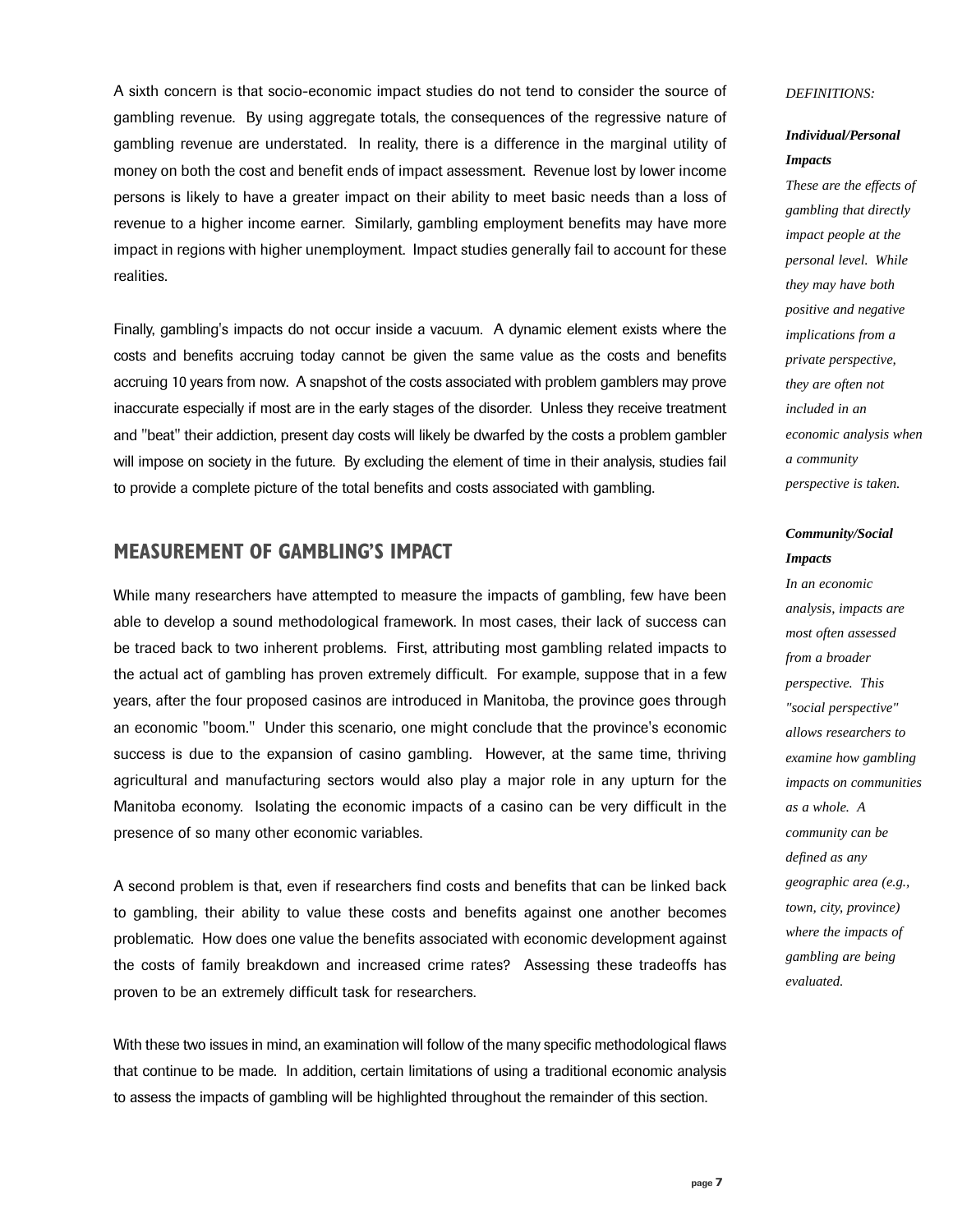### **ECONOMIC DEVELOPMENT**

*DEFINITIONS:*

### *Economic Transfers*

*When a specific impact does not make the community as a whole either better or worse off then the impact can be termed an economic transfer. While impacts that are categorized as economic transfers can have both positive and negative consequences at the individual level, they may leave everything unchanged from the community's perspective.* Casinos have often been touted as engines for economic development. This "economic spark" was exactly what both municipal and provincial officials had hoped for when they introduced the Windsor Casino (Heimpel, 1998). They envisaged that the casino would act as a catalyst for community economic development, create jobs, and promote the tourism and hospitality industry of Ontario (Heimpel, 1998). Analyzing how effective casinos have been at spurring economic growth often requires researchers to look past any of the isolated impacts a casino may have on a community and focus on net effects. For example, casinos have transformed themselves into large entertainment complexes offering not only traditional gambling activities but also adjoining hotels, restaurants, and retail outlets. With these additional amenities casinos have quickly become fierce competitors in the battle for the consumer dollar, often causing them to crowd out many smaller businesses that were located in the vicinity of the casino. While casinos can negatively impact some businesses, they often benefit complementary ones such as hotels and other tourist-oriented businesses. The demise of some businesses and the emergence of others can also translate into both job loss and creation for the community. Researchers will often evaluate economic development based on these net business and employment effects for a community. While netting impacts is an integral part of any economic analysis, it remains only one element of a broader perspective.

#### **TOURISM**

Similarly, it is important for researchers to focus on any new revenue streams that a casino brings into a community. When a casino attracts tourists to the area the result is often an influx of "new money" into the community. By contrast, when money spent on gambling originates from within the local community, little or no economic development actually occurs. This money would have seemingly been spent on other goods and services within the community and, as such, should be viewed simply as an economic transfer within that community. However, money that stays within a community as a result of a new casino opening, (e.g., when gamblers that no longer go to some other town to gamble), should be recognized as new money.

Many studies make differentiating between new money and money that is simply transferred within a community very difficult. Researchers will often neglect to specify the geographic area for which they plan to evaluate the costs and benefits of gambling. While this area can take the form of a town, city, province, or even an entire country, it is the specification of this "reference group" that allows a specific impact to be classified as a cost, benefit, or economic transfer.

While there are benefits to having tourists frequent a local casino, there may also be some associated costs. More visitors usually means more traffic and congestion for a community. While it is virtually impossible to place an accurate value on crowded roadways, most people will still view this as a cost that needs to be measured. The extent to which these elements are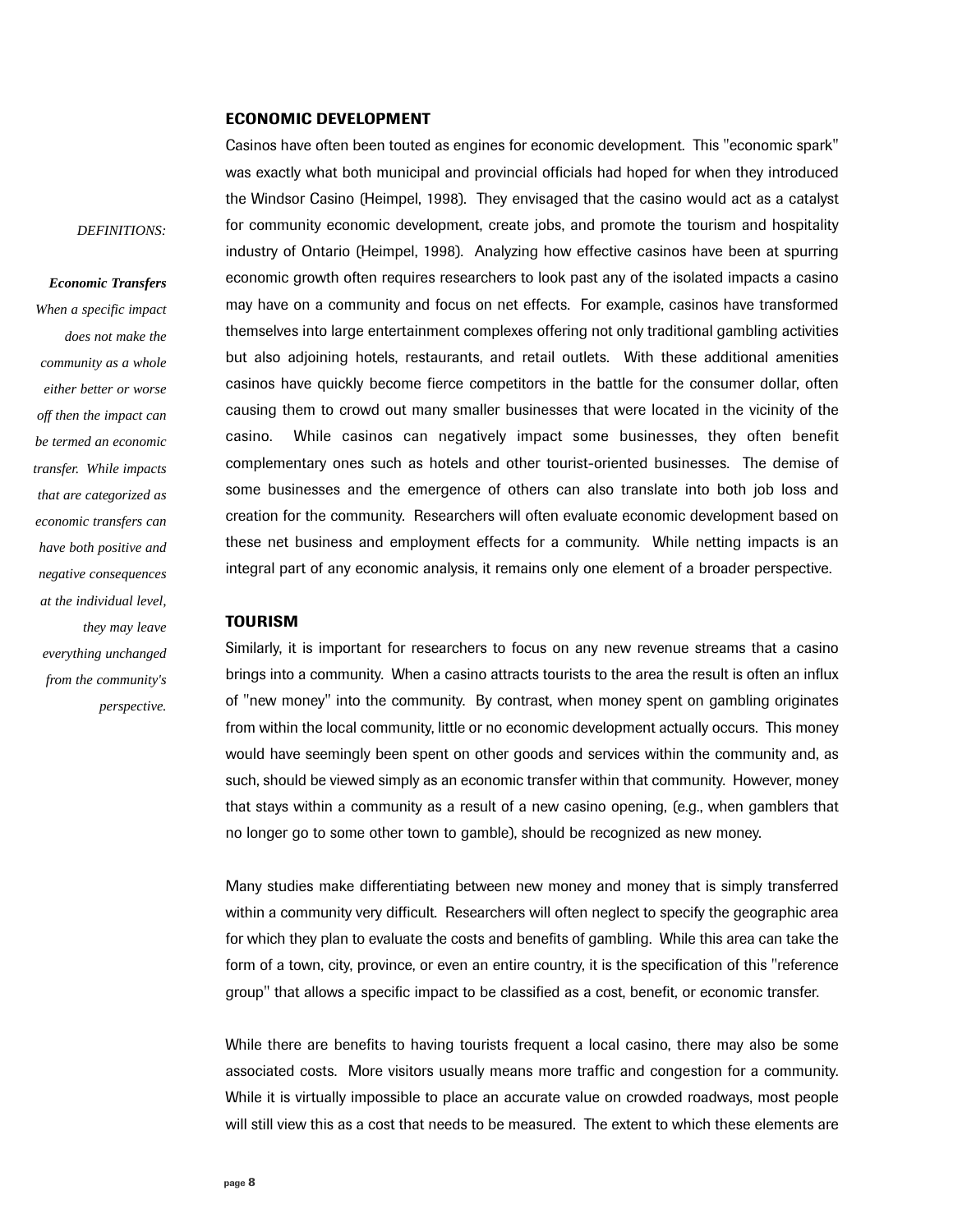seen as costs will ultimately be determined by a set of community-held values. While some studies have attempted to value these intangible items, their results often face heavy criticism. Accurately measuring these intangibles is an ongoing challenge for a traditional cost-benefit or impact analysis.

### **ECONOMIC SPINOFFS**

Many authors use economic multipliers to represent the spinoff benefits that a casino can provide for a community. The notion behind multipliers is that a dollar spent on gambling will be worth more than the original dollar once it "ripples" through the economy. While this concept is straightforward, the benefits of economic multipliers are often overstated (see appendix A).

When applying multipliers to gambling expenditures, many studies fail to distinguish between local and tourist spending. If a multiplier is used to account for the spinoffs of local gambling expenditures, the economic impacts of gambling are most likely being overstated. A majority of these dollars would have been spent locally on other goods and services that also provide multiplier benefits so the problem of double counting can enter into the analysis. Moreover, many studies focus solely on the benefit side and fail to recognize that costs will ripple through the economy in a similar manner. While focusing on benefits, it is easy to forget that it costs money to provide someone with a clean hotel room, a well-prepared meal, or a full tank of fuel. These costs need to be accounted for, but rarely are when multipliers are used to explain economic spin-offs.

### **ADDITIONAL INFRASTRUCTURE**

Additional infrastructure including everything from roads, traffic lights and power to water and sewer lines may need to be constructed to service a new casino. While there is a widely-held belief that new infrastructure should be categorized as a benefit of a casino project, this may not always be the case. If additional infrastructure is paid for through municipal taxation then there would be an opportunity cost that would need to be estimated. For example, a public swimming pool may be the project set aside to allow the community to finance the required infrastructure for the casino. In addition, costs such as long-term infrastructure replacement and certain operational expenses for municipal services, such as policing, traffic management, and fire services, may fall under the responsibility of the community (City of Vancouver Casino Review, 1994). All these additional costs should be attributed to the casino project.

### **PROPERTY VALUES**

It has been suggested that the nuisances that accompany casinos, including lights, noise and traffic, may cause the value of nearby residences to fall (Clauretie, 1998). These reduced property values are often looked upon as costs attributable to a casino project. These costs can be assessed from two different perspectives. Evaluating the effects of gambling from a private perspective considers how an event specifically impacts on an individual's personal well-being.

#### *"*

*...in 1978 [the year the first casino opened], there were 311 taverns and restaurants in Atlantic City. Nineteen years later, only 66 remained…."* National Gambling Impact Study Commission, 1999

### *In Windsor, for example, a recent study found that 41% of the US visitors would not have come without the casino.*  Henrikkson, 1996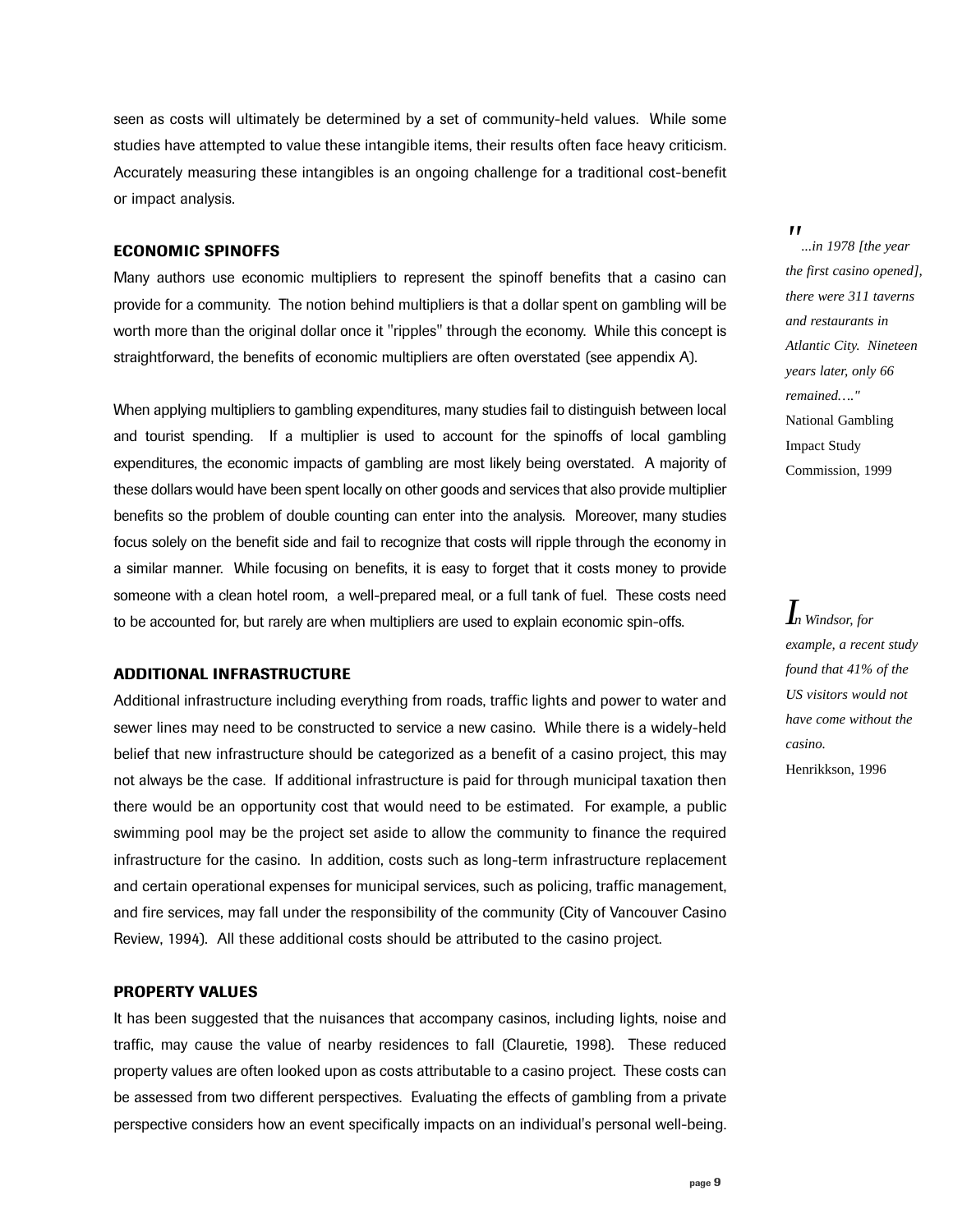When examining impacts from a social perspective, a benefit or cost can be defined as an action that either increases or reduces aggregate societal real wealth (Walker, 1999). With this in mind, reduced property values are clearly a cost when viewed from a private perspective. However, from a social perspective, one person's loss (i.e., the seller) is another person's gain (i.e., the buyer). This suggests that changing property values can be viewed as an economic transfer, so long as the buyer and seller both originate from within the reference group.

### **GOVERNMENT GAMBLING REVENUES**

Governments have become increasingly reliant on the billions of dollars in revenues that gambling provides for them each year. However, gambling revenues are essentially a tax system whereby gamblers pay but both gamblers and non-gamblers receive the benefit. Gambling revenues are simply a transfer of wealth from an individual to the government and then back to the individual. Once again, gambling revenues should not be viewed as an economic benefit unless the money comes from outside of the reference group. Many studies fail to recognize this, causing them to overstate the benefits of gambling. However, even though government gambling revenues should be treated as a transfers in an economic analysis, people may still view this money as inherently beneficial. Governments that allocate gambling revenues towards charitable organizations may be providing present and future benefits for the people who rely on these organizations. While it is unlikely that these benefits will show up in an economic analysis, it is important to remember that they do still exist.

### **GAMBLING AS A LEISURE ACTIVITY**

When assessing the impacts of gambling, many studies simply focus on problem gamblers– the small percentage of gamblers who impose a disproportionate amount of costs on society. However, an economic analysis would be incomplete if the enjoyment or "emotional benefits" received by recreational gamblers were to be ignored. Economists attempt to quantify these benefits by looking at the difference between what someone *actually* pays for a gambling service (i.e., one play on a VLT) and what they would be *willing* to pay for that service. The difference between these two values, referred to as consumer surplus, would then represent the net benefit someone would receive from engaging in that gambling activity. However, it is important that these estimated benefits be carefully measured. The methods used and results obtained from valuing these impacts are often criticized. Furthermore, researchers often compare these intangible emotional benefits (and costs) directly with actual tangible benefits and costs. This comparison becomes one of seemingly unquantifiable impacts (many of which are attached huge values) with economic impacts that are more easily valued. Directly comparing these two types of impacts can be viewed as a major drawback of using a cost benefit analysis to assess the impacts of gambling.

*"The practice in Manitoba is to use a portion of the revenues for current programming and to squirrel away a portion in a 'rainy-day' fund."* Errol Black 1996

*One study estimates that recreational gamblers receive between \$2.7 billion to \$4.5 billion of satisfaction or entertainment value from gambling.* Productivity Commission, 1999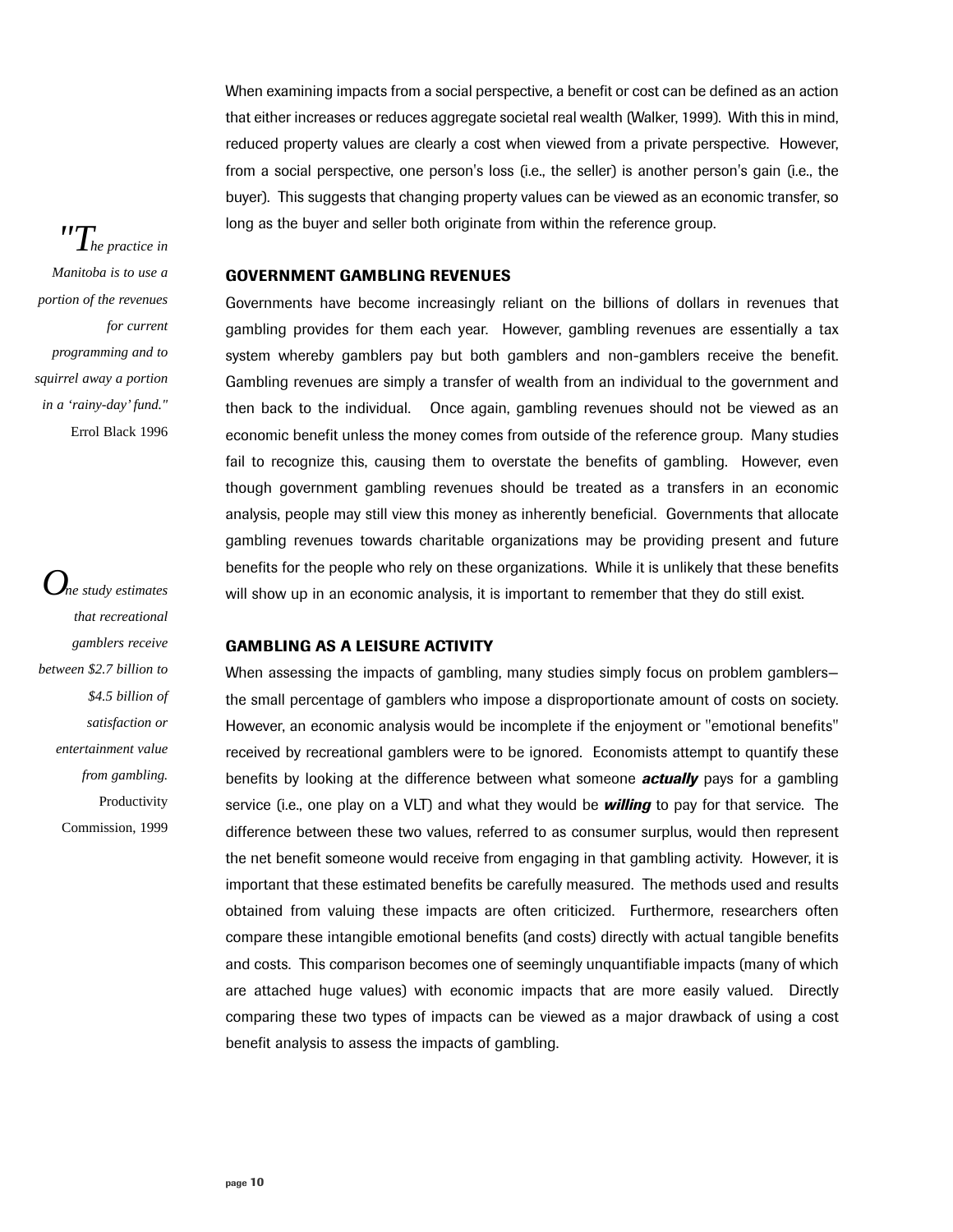#### **PROBLEM GAMBLING**

It has been estimated that between 3-5% of the adult population in Canada suffer from a gambling-related disorder (Azmier, 2000). While this small percentage of the population can inflict some very real costs on society, attributing all of these costs to the act of gambling may be difficult. Many of the individuals who suffer from a gambling disorder may also have other psychiatric or addictive disorders, a condition known as co-morbidity, which can make it difficult to isolate the costs of a specific disorder (Westphal, 1999). However, it has also been noted that gambling will intensify problems for people who may suffer from prior disorders (Productivity Commission, 1999). It is important that only the costs over and above the ones that can be attributed to a prior disorder be considered. While the inclusion of costs that would have prevailed in the absence of gambling may result in certain costs being double counted, isolating these costs is no easy task.

### **PERSONAL AND INTERPERSONAL COSTS**

While many people gamble with the hope that "today may be their lucky day," they are likely also aware that they may come up on the losing end. Participating in gambling activities (along with the understanding of any consequences that may ensue) has been looked upon as being a rational choice that individuals make (see appendix B). Even though people are generally aware of the possible consequences of gambling, a small percentage of the population will still develop an addiction to gambling. Individuals who develop a gambling disorder may find themselves being stressed, anxious, and depressed on a regular basis (Productivity Commission, 1999). While these costs are very real for the problem gambler, they are often classified as private costs and hence are not included in some economic analysis. Even though these costs are often excluded from economic analysis, the cost that these impacts create should still be measured and ways to reduce them sought.

When the behaviour of a problem gambler spills over to other people, social costs are often the result. The behaviour of a problem gambler can impose massive psychological and emotional costs on others, most of whom are members of their immediate family. Child neglect and spousal abuse often occur in the homes of problem gamblers and, if left long enough without help, can lead to family break-up, divorce, and even suicide. Some studies contend that it is impossible to measure these emotional impacts while others have made attempts to value these impacts in dollars and cents. For example, the emotional distress caused to the immediate family members of a problem gambler has been estimated at falling somewhere between \$5,000 and \$15,000 (Productivity Commission, 1999). Placing a dollar value on these emotional costs, while providing an approximation, will unlikely reflect the true costs. However, completely ignoring these emotional costs will surely underestimate any costs to society. Again, the inability of researchers to accurately quantify these variables is a limitation of the current methods being used.

*"Family members described signs of stress in the gambler basically they're irritable, distracted, and depressed …family members often feel emotionally isolated, cannot concentrate on work and have difficulty trusting others."* Dr. David Hodgins, Calgary Herald, May 15, 2001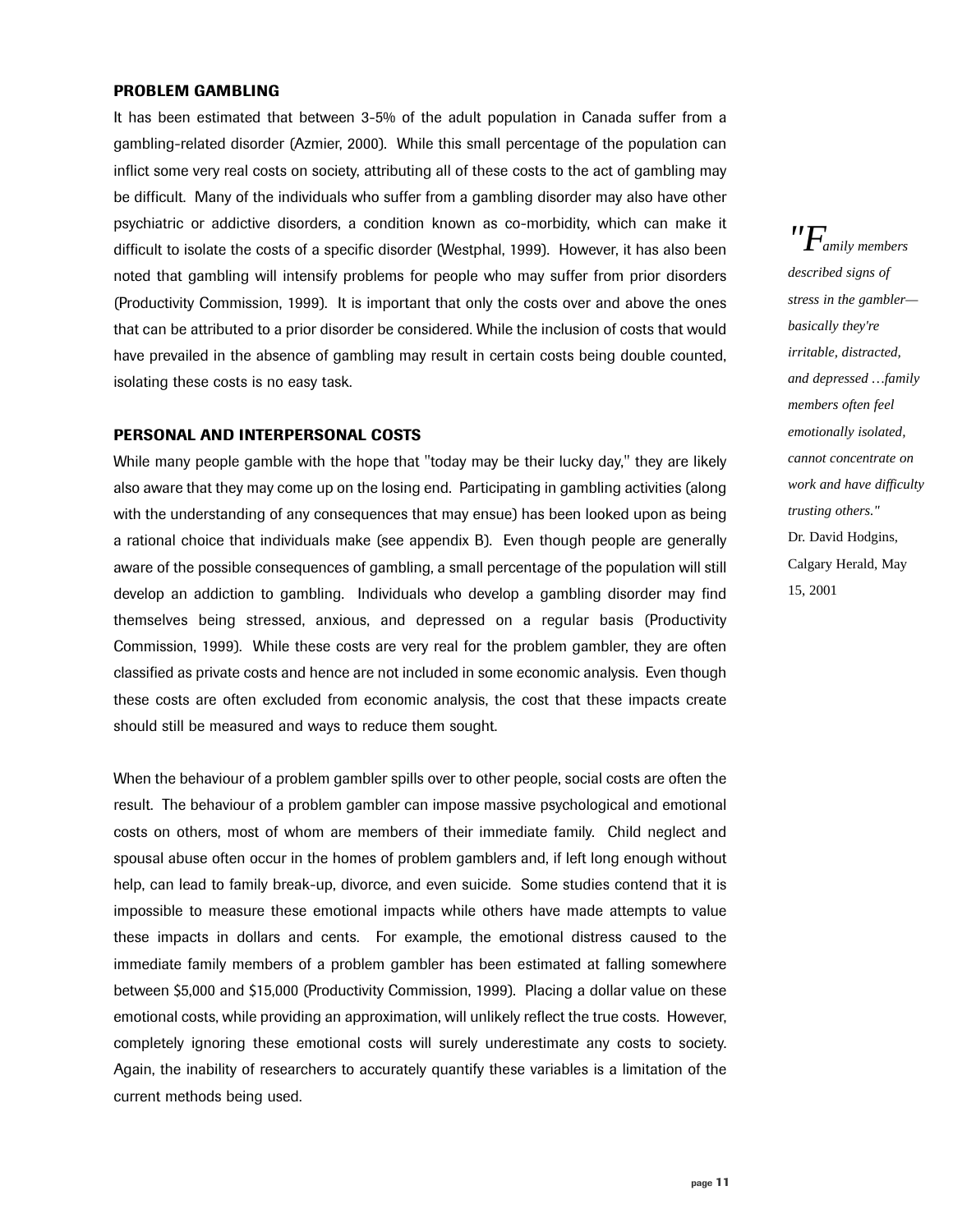#### **WORK & STUDY COSTS**

When an individual suffers from a gambling disorder, their problems are not always limited to their homes. Problems can spill over into their workplace, resulting in lost productivity and even job loss. In the case of lost productivity, businesses will often be unable to operate at maximum efficiently when workers are either absent or less productive as a result of a gambling disorder. In this case, the actions and eventual consequences of the problem gambler should be viewed as a cost to society. In addition, there is always the possibility that a problem gambler could find himself out of a job as a result of his actions. While the loss of income is definitely a private cost to a problem gambler, it may not be considered a cost when viewed from a social perspective if that employee is replaced by a new hire. Of course, in this process, employers may incur severance or replacement costs, such as hiring and training costs, that should be included as social costs in an economic analysis. From a public health perspective, costs are definitely incurred by individuals who lose jobs. Even though these costs may not always appear in an economic analysis, it is important that their minimization remain a focus of public policy.

In many studies, unemployment compensation is attributed as a cost of problem gambling. This may not always be the case, as unemployment compensation received by a problem gambler can be viewed as an income transfer from the employed to the unemployed and as a result should not be included as a cost in an economic analysis (Walker, 1999). However, costs associated with the collection of additional tax dollars to fund an employment insurance program should be viewed as a social cost (Walker, 1999). While the actual unemployment compensation may constitute an economic transfer, any negative feelings an individual may have that are related to the social stigmas of receiving social assistance should be considered under a broad public health perspective.

### **LEGAL COSTS**

Crimes such as embezzlement and fraud have long been associated with problem gamblers. Regardless of what means are used to illegally obtain these funds, an economic analysis will often treat the act as a transfer of wealth between two people. It has been cited that the costs of police, trials and incarceration are the real social costs of gambling-related crime (Walker, 1999). Further, expenditures made (i.e., heightened computer security, alarm systems) by victims of crime, in an attempt to shield themselves from future crime, should also be considered as costs. While theft is often looked upon as an economic transfer, that does not diminish the personal consequences of having money or property stolen away.

Similar to the emotional impact problem gamblers impose on members of their family, a value for the emotional costs due to crime should also be determined. For example, in an attempt to quantify "pain and suffering," one study examined what the average jury awards to crime and burn victims were, and from this, a value was established for several different types of crimes

*"Slot machines are the best employees; they function for 24 hours a day without rest, sick pay, or food."* Seelig, 1998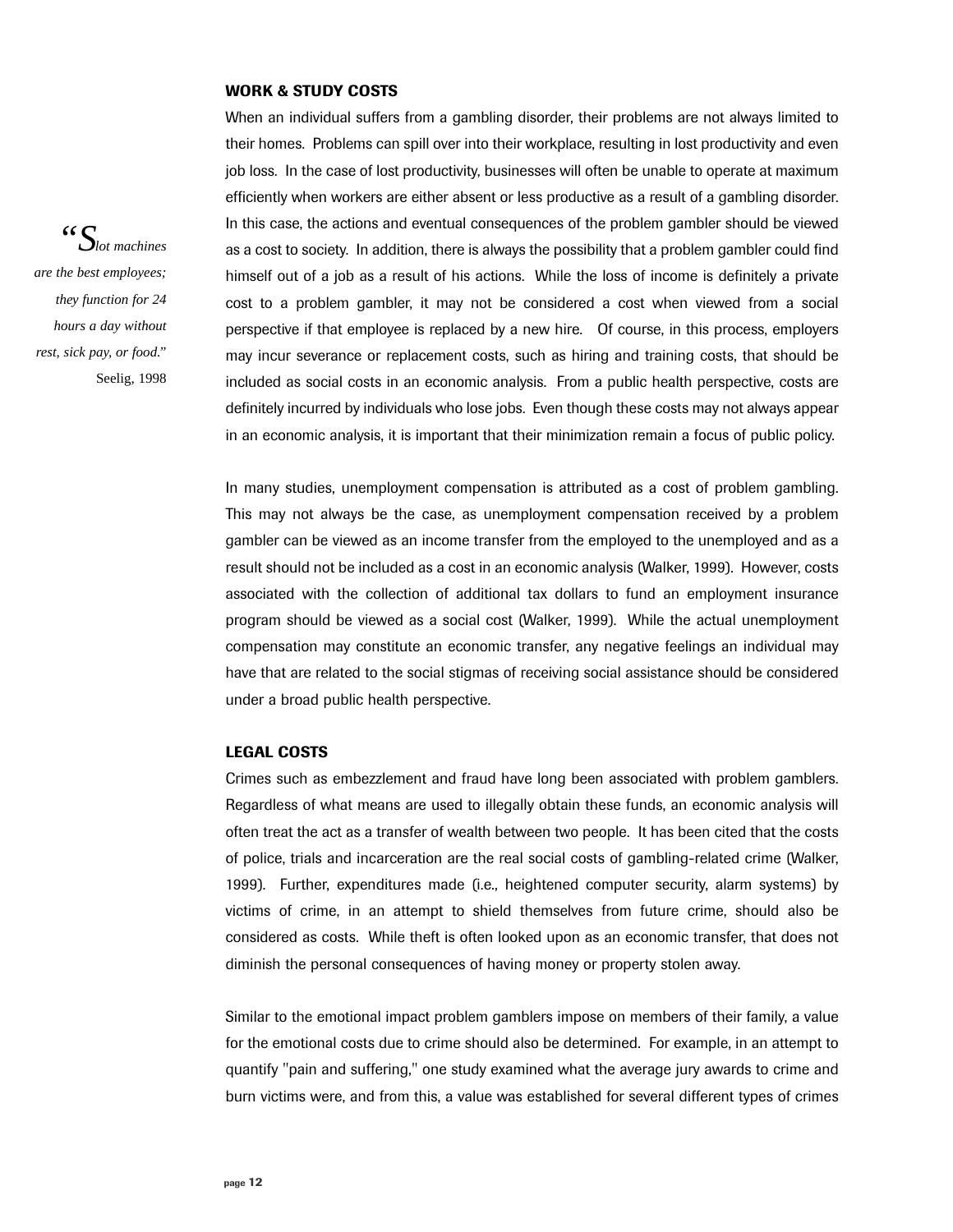(Productivity Commission, 1999). While measuring these costs is important, they are often based on value judgments which raise concerns about their validity.

### **FINANCIAL COSTS**

In order to support their addiction, problem gamblers often resort to abusing credit cards, writing bad cheques, and borrowing money from family and friends. When these destructive habits persist, many problem gamblers are forced to declare bankruptcy. While an unpaid debt can be financially damaging to the creditor, the passing of wealth from creditor to debtor is often considered a transfer of wealth in an economic analysis, and as such would not qualify as a social cost (Walker, 1999). However, the amount spent by the creditor in an attempt to recover the bad debt should be considered a social cost since it is money that could have been put towards an alternative use (Walker, 1999). Even though bad debts may not be captured as a cost in an economic analysis it is important that they are measured and tracked to better inform gambling policy.

### **HEALTH AND TREATMENT COSTS**

Along with the expansion of legalized gambling in Canada has come the need for additional treatment programs to combat gambling-related problems. It has been suggested that government-funded counseling services are external costs, and as such, should be considered as social costs (Productivity Commission, 1999). While there are opportunity costs associated with these programs, people may still consider them as having an underlying benefit. Programs such as Gamblers Anonymous may allow problem gamblers to either avoid or minimize any future costs that may occur (e.g., family break-up, criminal activity, financial losses). If this is the case, the actual costs associated with running a treatment program may be mitigated by the fact that any future costs may have been minimized.

### **SUMMARY**

The elements of gambling's impact are outlined in Table 1 (following page). As illustrated in the table, some of the positive and negative personal impacts of gambling are treated as transfers in economic analysis. Although not part of some economic assessments, these transfers still have real personal costs that can be measured and monitored to determine their impact upon public health.

The effectiveness of using cost-benefit and impacts studies to assessing the impact that gambling has on a community faces some significant real world obstacles. On practical grounds, finding relevant data to measure certain impacts of gambling is difficult. Either data do not exist or many of the variables being examined are not easily quantified. On philosophical grounds, the values that are attached to seemingly unquantifiable variables are often subject to scrutiny. In many cases, the values are those of the researcher which may not reflect community values.

### *Some of the*

*positive and negative personal impacts of gambling are treated as transfers in economic analysis.* 

*Although not part of some economic assessments, these transfers still have real personal costs that can be measured and monitored to determine their impact upon public health.*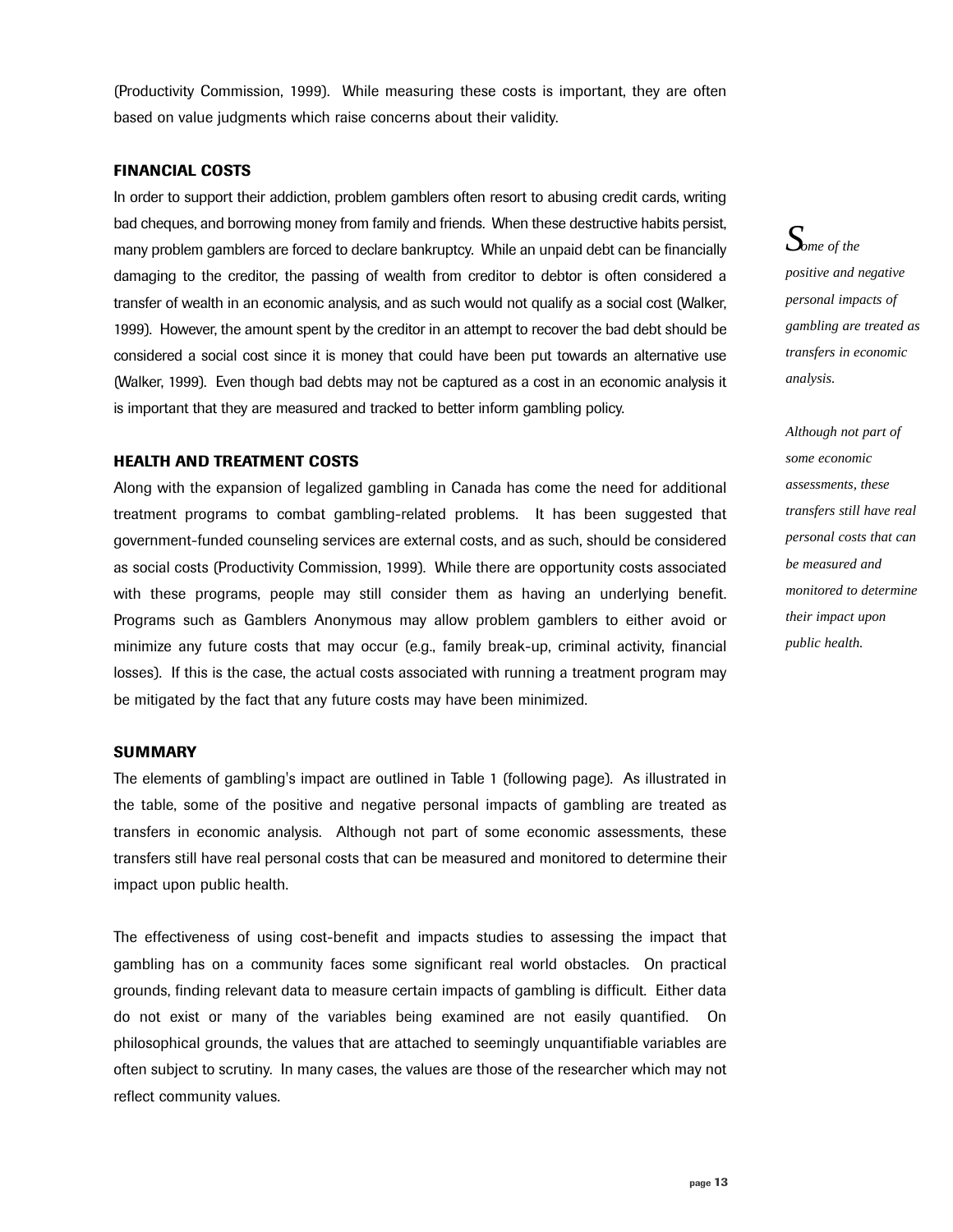### *Table 1 Summary of Gambling's Impacts from an Economic Perspective*

| POSITIVE IMPACTS                               | Individual/<br><b>Personal Impact</b> | Community/<br><b>Social Impact</b> | <b>Economic</b><br>Transfer |
|------------------------------------------------|---------------------------------------|------------------------------------|-----------------------------|
| <b>Economic Development</b>                    |                                       |                                    |                             |
| Net job creation                               |                                       |                                    |                             |
| Net business sector growth                     |                                       |                                    |                             |
| Tourist spending                               |                                       |                                    |                             |
| Additional infrastructure <sup>1</sup>         |                                       |                                    |                             |
| Rise in property values <sup>2</sup>           |                                       |                                    |                             |
| <b>Government Gambling Revenues</b>            |                                       |                                    |                             |
| Obtained from local spending                   |                                       |                                    |                             |
| Obtained from tourist spending                 |                                       |                                    |                             |
| Spending on charities and community programs   |                                       |                                    |                             |
| <b>Gambling as a Leisure Activity</b>          |                                       |                                    |                             |
| <b>NEGATIVE IMPACTS</b>                        |                                       |                                    |                             |
| <b>Economic Development</b>                    |                                       |                                    |                             |
| Net job loss                                   |                                       |                                    |                             |
| Net business sector decline                    |                                       |                                    |                             |
| Long-term infrastructure replacement           |                                       |                                    |                             |
| Traffic congestion                             |                                       |                                    |                             |
| Decline in property values <sup>2</sup>        |                                       |                                    |                             |
| <b>Problem Gambling</b>                        |                                       |                                    |                             |
| Personal and Interpersonal                     |                                       |                                    |                             |
| Personal effects (e.g., depression, stress)    |                                       |                                    |                             |
| Psychological impacts on family & friends      |                                       |                                    |                             |
| Family break-up (e.g., divorce, suicide)       |                                       |                                    |                             |
| Work and Study                                 |                                       |                                    |                             |
| Job loss <sup>3</sup>                          |                                       |                                    |                             |
| Costs of re-hiring/training workers            |                                       |                                    |                             |
| Absenteeism/lost worker productivity           |                                       |                                    |                             |
| Unemployment compensation                      |                                       |                                    |                             |
| Legal                                          |                                       |                                    |                             |
| Crime (e.g., embezzlement, fraud) <sup>4</sup> |                                       |                                    |                             |
| Policing/incarceration costs                   |                                       |                                    |                             |
| Judiciary costs                                |                                       |                                    |                             |
| Additional security costs                      |                                       |                                    |                             |
|                                                |                                       |                                    |                             |
| Financial                                      |                                       |                                    |                             |
| Bad debts, personal bankruptcy <sup>5</sup>    |                                       |                                    |                             |
| Costs to recover bad debts                     |                                       |                                    |                             |
| <b>Health and Treatment</b>                    |                                       |                                    |                             |
| Operating counseling/treatment programs        |                                       |                                    |                             |
|                                                |                                       |                                    |                             |

#### *Notes:*

*1. Viewed as a positive impact for the community as long as the Province pays for a portion*

*2. If buyer and seller originate from within the community, a change in property values is often viewed as an economic transfer 3. If the job is filled by a previously unemployed individual, this can be looked upon as economic transfer*

*4. Increased fear and insecurity for those who fall prey to these crimes is a personal cost; however, the actual movement of money is often viewed as an economic transfer*

*5. While the lender of money will be worse off as a result of an unpaid debt, from a community perspective this is often seen as an economic transfer*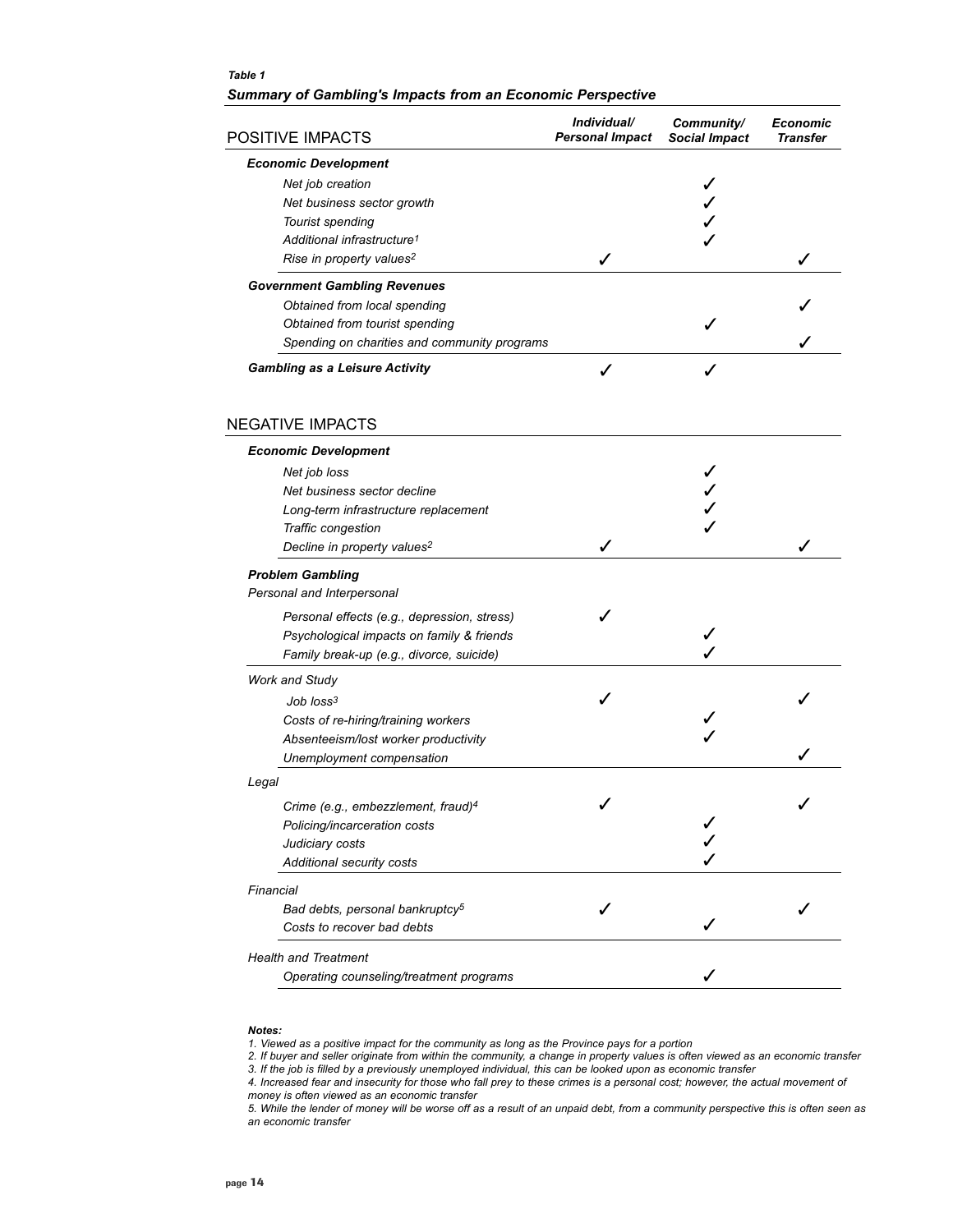### **BARRIERS TO COLLECTING DATA ON GAMBLING'S IMPACT**

Even if all aspects regarding the design of cost-benefit and impact studies have been recognized, there are a number of issues with existing data that can affect the ability for a study to accurately account for the costs and benefits that result from the introduction of gambling. In many cases data are limited if available at all. For data that do exist, it is important to realize that there are often inherent problems with collection, as well as external influences that, when not taken into consideration, can provide a misleading framework for analysis. Aside from common factors that affect data collection in general, such as consistency and accuracy, there are unique factors within the Canadian gambling industry that influence the relevance and usefulness of available data. These include provincial regulations, types and forms of gambling offered, and revenue sharing arrangements.

### **NON-EXISTENT DATA**

As elaborated on in prior sections, it is difficult to account for many of the costs and benefits associated with legalized gambling. Due to the inability to quantify and measure certain effects of gambling, for many fields data often do not exist or at best are ineffective as an indicator. This is particularly true for the social costs of gambling such as family impact. A researcher might be tempted to simply construct a study based on available data, but doing so would result in a seriously flawed and inaccurate impact assessment. Because more data exist to measure economic impacts than to account for the social costs of introducing gambling to a region, there can be a tendency for researchers to overstate economic benefits and understate the harder to quantify social costs.

There exists a paucity of gambling-related data worldwide. In many cases, the collection of gambling data is costly and unless statistics are required to be kept by law or there exists an incentive for the gambling industry to keep well-defined records, data will not be recorded. While every local police jurisdiction collects statistics on crime, causation or the motives for a crime are not widely recorded. As a consequence, while many attempts have been made to identify whether the introduction of gambling benefits a community, a uniform methodology has not been developed.

### **DISINCENTIVES TO COLLECT DATA**

Governments have been generally slow to provide the needed data to evaluate the outcome of gambling expansion. Some key aspects of impact assessments, such as problem gambling prevalence research, are often so out-of-date that current provincial estimates of the number of problem gamblers are unreliable.

Part of this deficiency may be attributable to the conflicted position of government as both regulator and benefactor of gambling. This dual role creates an underlying disincentive to

### *Because more data exist to measure economic impacts than to account for the social costs of introducing gambling to a region, there can be a tendency for researchers to overstate economic benefits and understate the harder to quantify social costs.*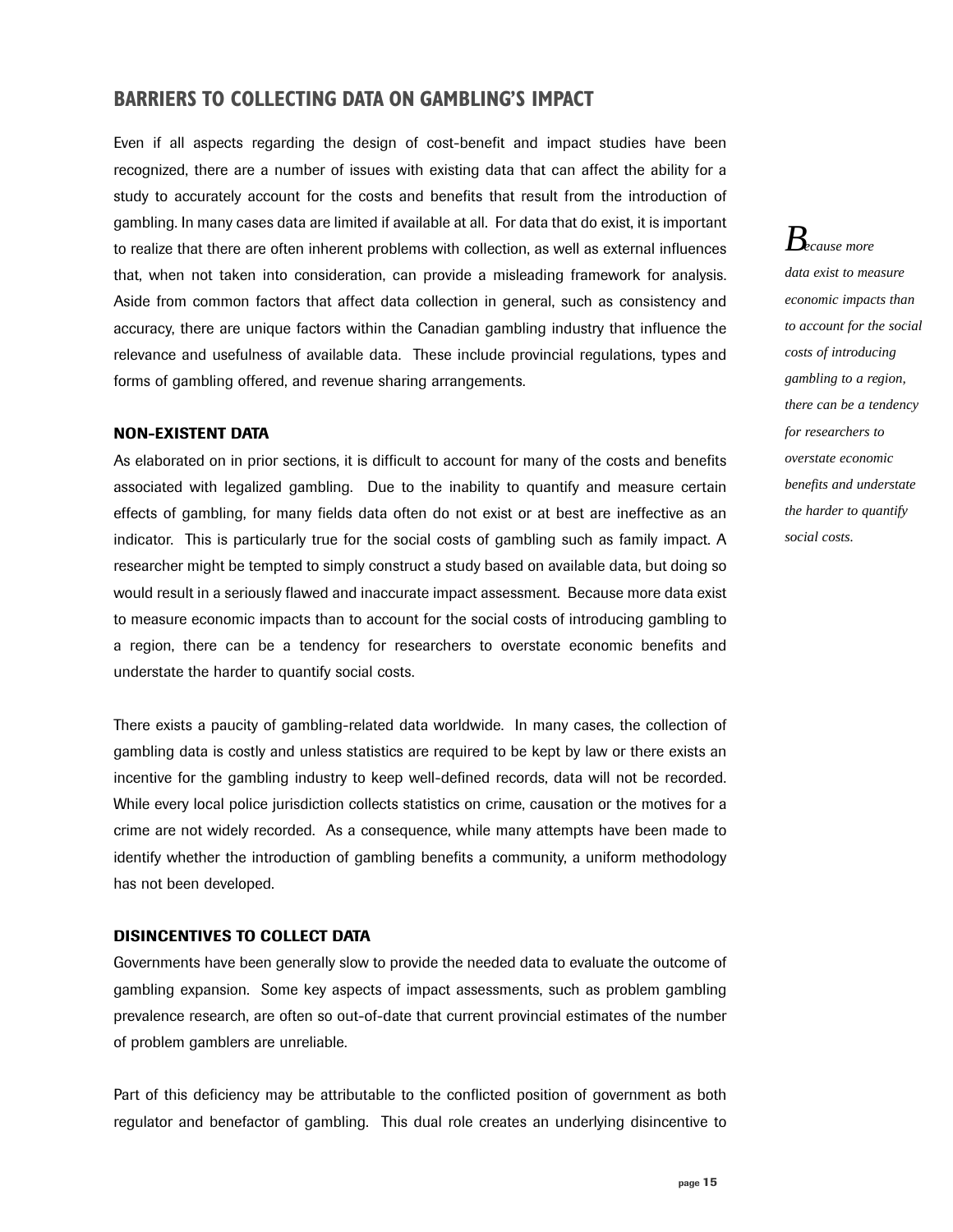track the negative impacts of gambling and an incentive to promote the positive aspects. Governments, as providers of both gambling and treatment products, are in the best position to measure impacts, yet to date there has been relatively little effort in this area.

### **REFERENCE GROUP DATA**

Deciding what variables to incorporate within cost-benefit and impact studies is often dictated by the amount of data available in a region. Many data fields, such as revenues to treat problem gambling, contributions to charities, and court costs are collected at the provincial level. Limited data are available at the level of the regional health authority or by legal jurisdiction, but it is often only possible to access provincial totals. In general, the larger the region the more easy it is to collect data.

In Canada, while provincial lottery corporations, gaming authorities and Statistics Canada do provide limited gambling related data for provinces as a whole, there is an overall lack of data defined at the regional or local level. Consistent and annual travel statistics, for example, are mainly collected at the national and provincial level. This can be problematic, as cost-benefit studies need to access sources of data that correspond to the geographical area or reference group being analyzed.

### **DATA COMPARABILITY**

Even in areas where gambling has been established for a significant period of time, data regarding the impacts of gambling are often collected on an infrequent basis. Data among jurisdictions may be collected for different years. Unless collection methods and data fields are consistent between regions and within separate cost-benefit studies, comparisons of the effects of gambling among different communities will not be robust. Different collection and accounting methods tend to exacerbate reported differences in the effects of gambling among communities.

### **LONGITUDINAL DATA**

The recent expansion of gambling in Canada presents an obstacle for researchers as many of the economic and social impacts of gambling on communities do not occur immediately after the introduction of gambling to a region, but instead can take years to develop. For problem gambling, estimates of the average duration of an active gambling addiction range between 6.5 years (Lamar Moore, 1999) and 9 years (Productivity Commission, 1999). Another related problem is that in many cases data collection to measure the effects of gambling only began after the introduction of gambling to a region. With little or no longitudinal data available to provide a reference to a community's economic and social structure prior to the introduction of gambling, it can be hard to identify trends that have occurred in response to an expansion of gambling services.

*The recent expansion of gambling in Canada presents an obstacle for researchers as many of the economic and social impacts of gambling on communities do not occur immediately after the introduction of gambling to a region, but instead can take years to develop.*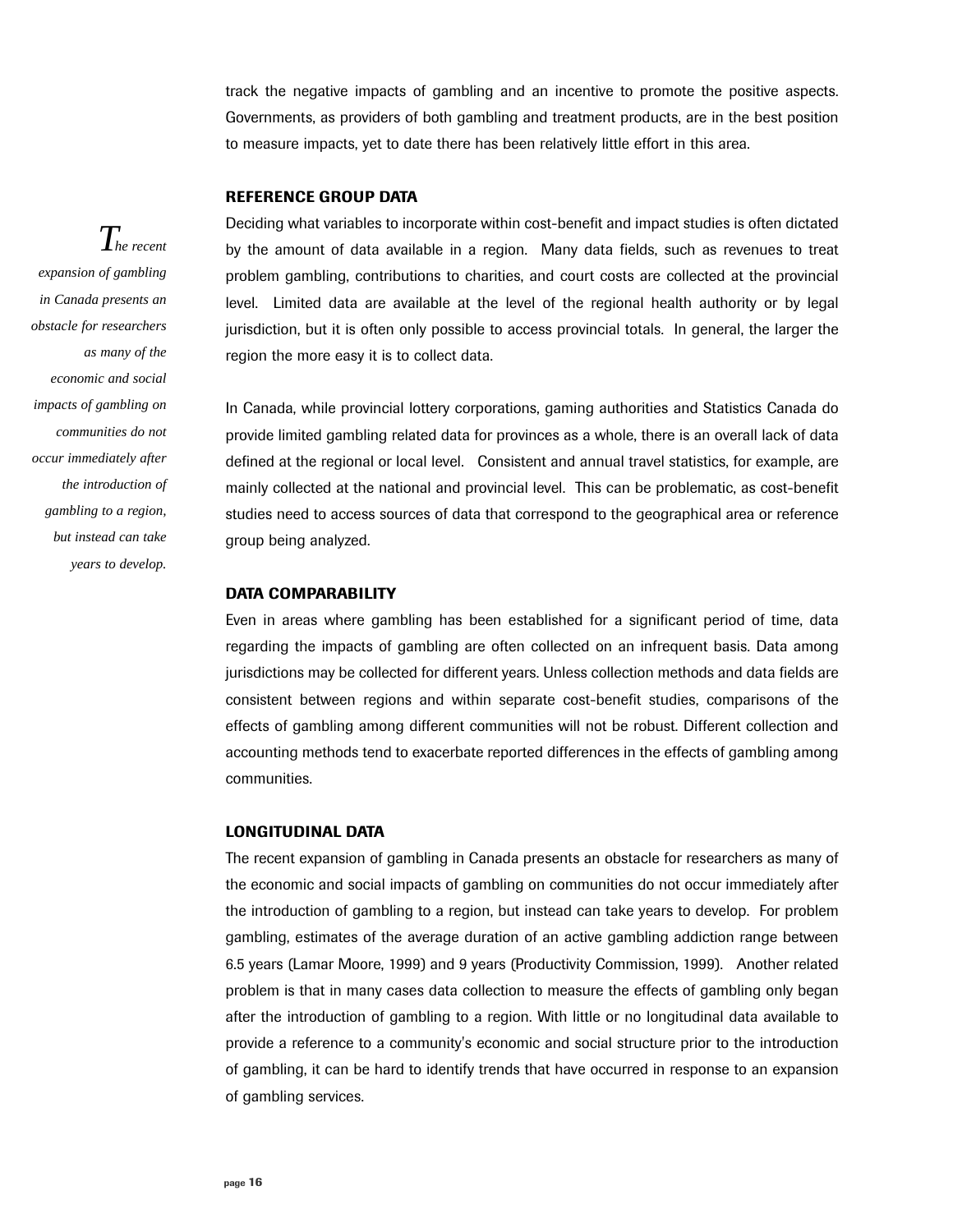An additional problem that the recent expansion of gambling presents is that the influence of macroeconomic impacts such as seasonal trends and business cycles on economic variables will be hard to filter out, for a temporally limited data set. A general rule is that the length and amount of data required to eliminate a seasonal or cyclical component should be five times longer than the cycle itself (e.g., for a business cycle lasting 5 years, 25 years of data would be needed). In the event that data for a region are only collected after the introduction of gambling, combined with the fact that the expansion of gambling has begun recently and hence there does not exist a large quantity of data after its introduction, it is hard to account for many of these cyclical trends.

In addition to economic effects, socio-economic trends can also be influenced by a number of external factors including changes to immigration policies, transfer payments, inter-provincial migration, program and policy changes. As with economic variables it is difficult to track and account for these changes where all available data are limited in scope and time series length.

### **VALIDITY OF DATA**

The results from patron surveys, which are designed to measure casino client demographics, should be interpreted with discretion. In addition to common concerns regarding surveys such as researcher bias and low response rates, it should be noted whether a casino patron survey was proactive or reactive. Reactive surveys, or those where patrons voluntarily and without prompt choose to complete a survey, more often than not will be completed by new visitors to a casino. It is unlikely that a frequent visitor or problem gambler will chose to voluntarily complete a survey each time they enter.

In measuring public opinion and social cost, different social norms associated with gambling in certain communities may alter the nature of responses to random telephone and public opinion surveys. In a replication study to determine the prevalence of problem gambling in Louisiana, it was found that between 1995 and 1998 the number of people who claimed to have not gambled in the past year increased from 19.9% to 30.2% (Lamar Moore, 1999). This occurred even though the state of Louisiana saw a dramatic increase in gambling revenues, and in both the number of venues and types of gambling offered throughout the state. Respondents to the study may have been differentially affected from 1995 to 1998 by social stigmas associated with various gambling activities (Lamar Moore, 1999).

#### **A PRACTICAL ILLUSTRATION: PROBLEM GAMBLING AND CRIME**

One of the main problems with trying to identify and measure the relationship between problem gambling and crime is that crime statistics are often imprecise and recording procedures inconsistent over time (Smith, 1999). Unless properly accounted for, an increase in the number of recorded crimes can lead researchers to falsely conclude that crime rates are

### $O_{\tiny{ne of}}$

*the main problems with trying to identify and measure the relationship between problem gambling and crime is that crime statistics are often imprecise and recording procedures inconsistent over time.* Smith and Wynne, 1999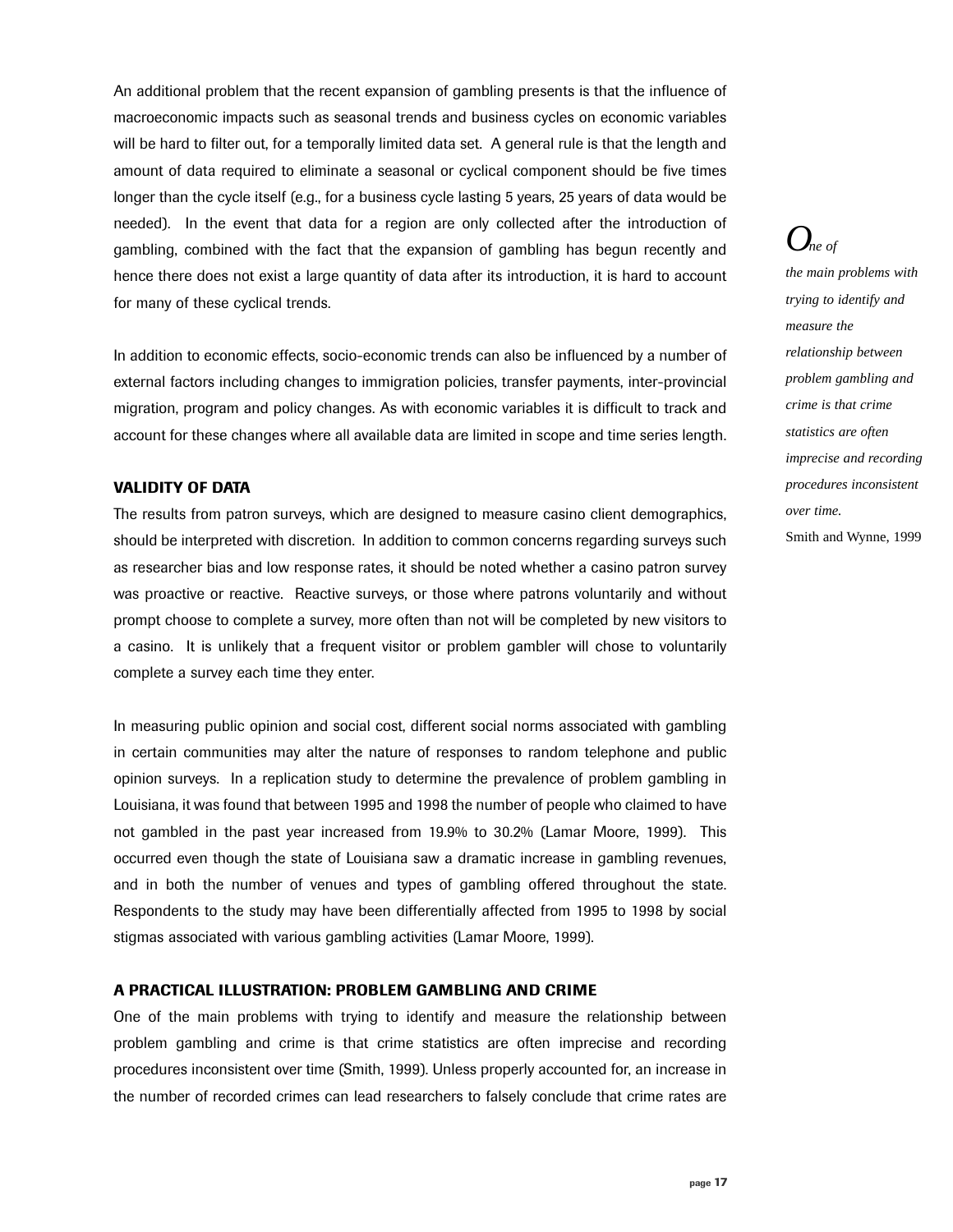on the rise. Records are seldom kept on the underlying motives for a crime. Even if records are collected there can exist multiple motivations for a crime, such as unemployment and gambling, that can further make it difficult for researchers to link causation and crime.

*None of the law enforcement agencies in western provinces keep records detailing whether gambling is a contributing factor to crime.*  Smith and Wynne, 1999

Another complication with establishing a link between problem gambling and crime is that crime prevention programs and initiatives that increase the percentage of existing crimes detected can give the appearance that the crime rate has increased when detection rates are again what have risen. It is likely that the creation of law enforcement initiatives, such as the Ontario Illegal Gaming Enforcement Unit (OIGE), will eventually result in a decrease in gambling-related crime. However, as more crimes are detected it may appear that illegal gambling has increased.

With current legal trends and court rulings recognizing problem gambling as a mitigating defence against fraud, the numbers of frauds claimed to be committed as a result of a gambling addiction may also increase in future years. This does not necessarily imply that gambling-related fraud was not a problem prior to the introduction of gambling. It may be that in the absence of an established legal precedent, few cases used problem gambling as a defence. If problem gambling becomes widely recognized as a mitigating defence against crime, more people will likely come forward using this as a defense whom otherwise would not.

### **POLICY AND RESEARCH RECOMMENDATIONS:**

### *1. THE NATURE OF TRADEOFFS BEING MADE AFTER THE INTRODUCTION OF GAMBLING TO A REGION SHOULD BE RECOGNIZED.*

It is important to realize that the main goal of cost-benefit and impact studies is to determine whether gambling provides "net benefits" and not total benefits. This distinction is meaningful to make as by measuring net benefits, tradeoffs are made. Most of these tradeoffs exist in the form of assigning market values to social costs such as suicides and gambling addiction and then comparing these costs to the economic benefits. By doing this, researchers implicitly are making value judgments. Individuals and communities exhibit different values that must be considered. Imposing a uniform methodology, or the results of one cost-benefit study conducted from one region on another, will not adequately take this into account.

Many cost-benefit and impact studies assign a range of possible outcomes when attempting to quantify the impact of gambling on a region. Aside from concerns as to whether certain effects of gambling should be quantified, it has been mentioned that any efforts to be more precise than providing an estimated range of values would be misleading as it implies a greater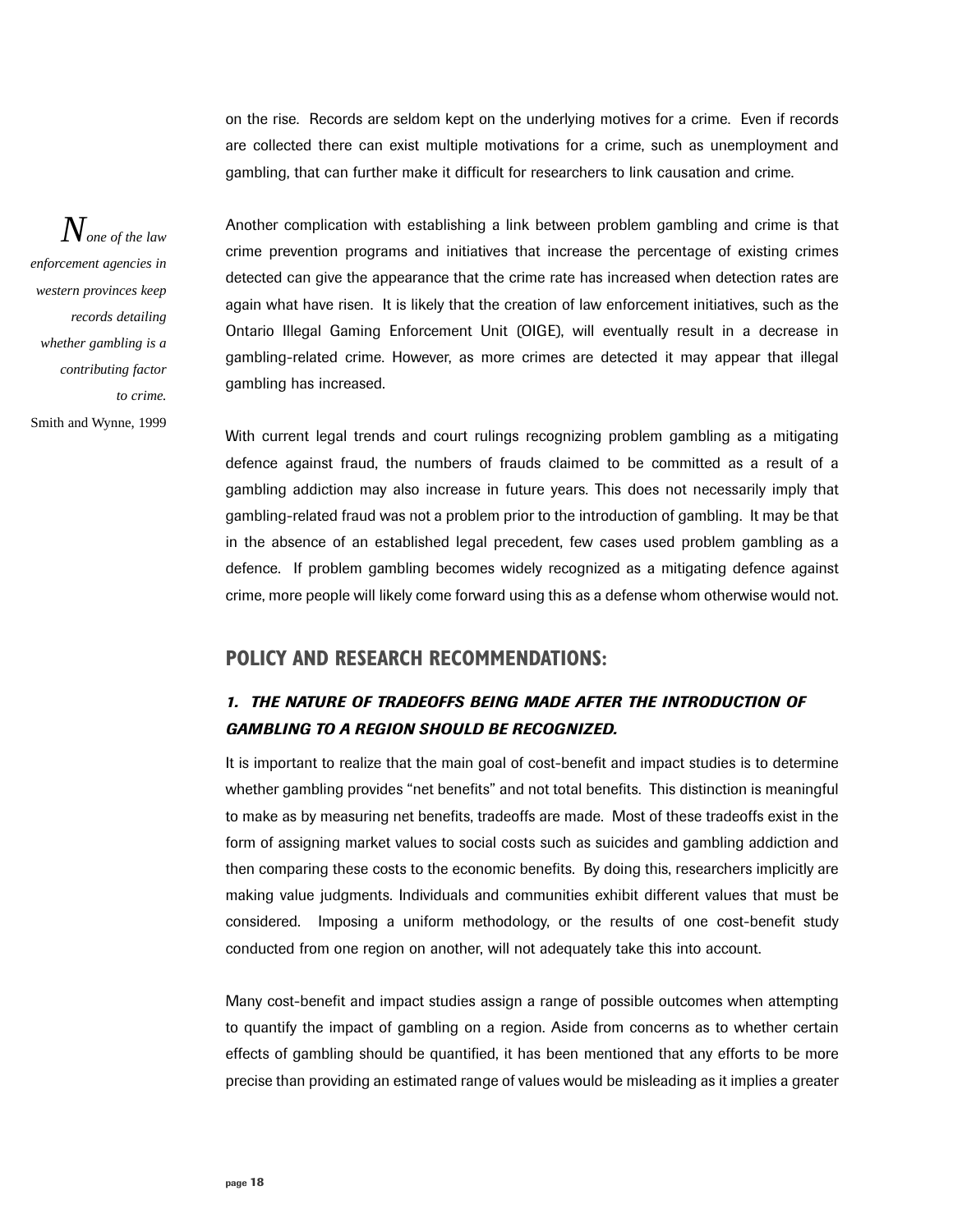level of precision than is possible (Hawke, 2000). However, studies that provide a range of values at best can lead to an ambiguous conclusion for gambling policy. In a study commissioned to measure the impacts of gambling in Australia, final estimates ranged from \$-1.2 billion to \$4.3 billion (Hawke, 2000).

### *2. DATA SHOULD BE COLLECTED BOTH BEFORE AND AFTER THE INTRODUCTION OF GAMBLING TO A REGION.*

While some data do exist to measure the effects of gambling on communities, it is important to realize their limitations. At best, currently available data can be a valuable tool to help identify areas that warrant additional research. They should not be considered as wholly predictive or explanatory. It is important to be aware of underlying factors that may influence the emergence or lack of emergence of trends. Factors including macro-economic effects, methods to record data, social trends and the introduction of laws and regulations should all be researched in order to better determine the reason for trends that emerge after gambling is introduced to a region. In so doing the public will be better informed when developing gambling policy to achieve the public health goals of maximization of benefits and minimization of costs.

In order to better understand how gambling impacts communities, efforts to collect data need to increase. Our knowledge of the socio-economic impacts of gambling is limited due in part to the fact that an active, transparent and uniform attempt to collect data throughout all regions has not been initiated. Provincial gaming authorities should be given the mandate and resources to collect gambling-relevant data at regular and consistent intervals. In addition, provincial gaming authorities should collaborate with each other and with Statistics Canada to establish consistent, valid and reliable measures to be used in all provinces. This would ensure data comparability and allow for a richer understanding of gambling's costs and benefits. Examples of the kind of data needed to increase our understanding of gambling are presented in Table 2 (following page). If data like this were collected in a consistent manner over time, longitudinal patterns may emerge that would provide valuable information for future policy formation.

### *3. DATA SHOULD BE ACCESSIBLE TO THE PUBLIC.*

Data collected should be publicly available for independent analysis so that all stakeholders in regions that are impacted by the expansion of gambling are better informed of the costs and benefits. Making sources of data available to the public will allow communities to have the ability to recognize the tradeoffs that are being made and in the process to identify where the costs and benefits of gambling fall in a community. A transparent source of data would enable communities to identify which areas in their community are positively and adversely impacted by gambling. This will allow communities to make decisions based on their own unique values.

*Our knowledge of the socio-economic impacts of gambling is limited due in part to the fact that an active, transparent and uniform attempt to collect data throughout all regions has not been initiated.*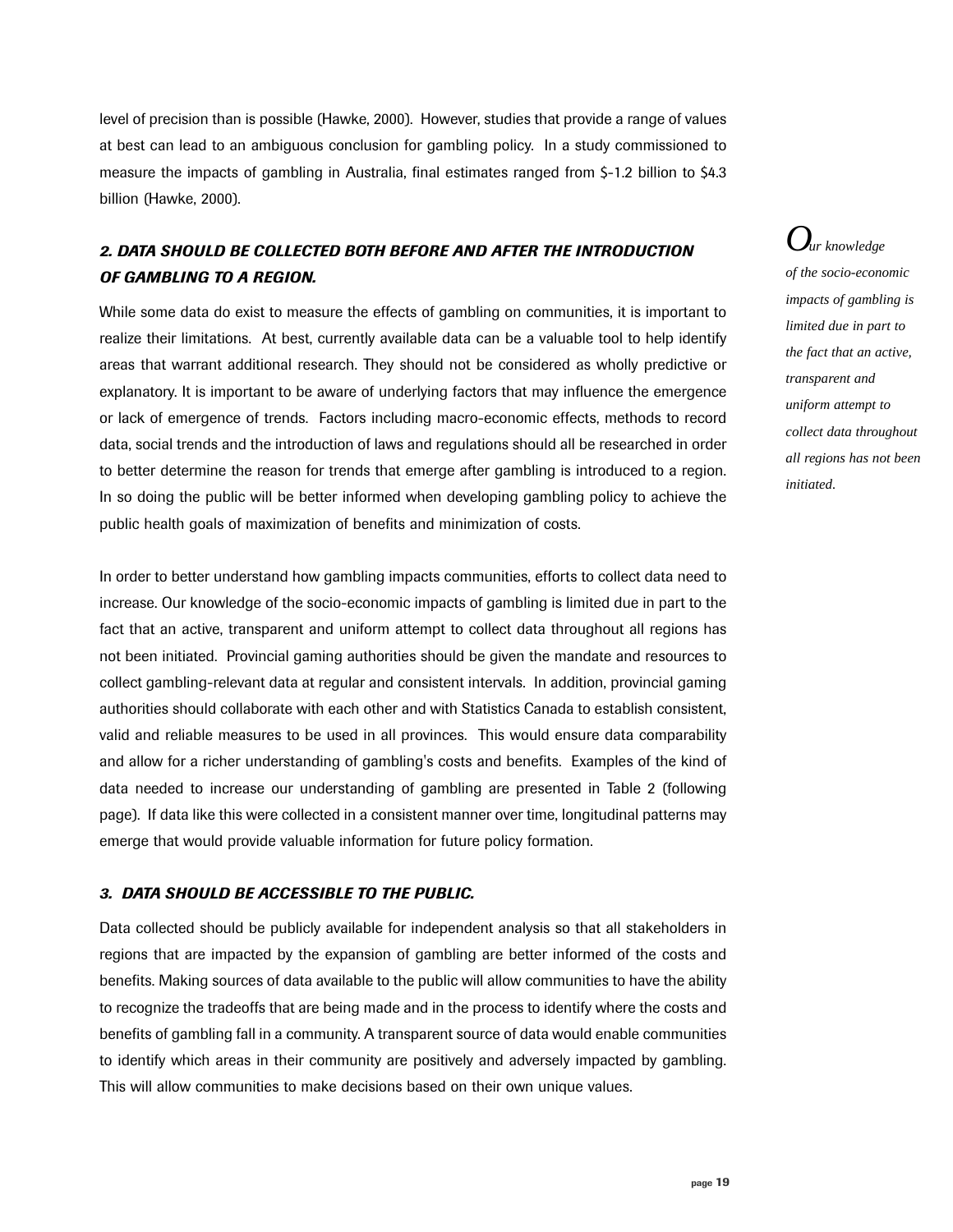### *1. Gambling Labour Force Characteristics for Each Type of Gambling*

Number of employees Number of gambling employees who were previously unemployed Socio-demographic characteristics of gambling employees Percentage of employees employed full-time Average Annual and hourly wages

### *2. Annual and Aggregate Gambling Statistics for Each Type of Gambling*

Per capita adult expenditures and losses Expenditures and losses as a percentage of household disposable income Gambling revenue as a percentage of total provincial revenues Annual growth rates Percentage of gambling patrons from outside region Average visitor spending Tourists citing gambling as primary reason to visit region; as a contributing factor

### *3. Problem Gambling Data*

Prevalence of problem gambling in a region Personal and family effects of problem gambling including divorce, suicide, bankruptcy Number of problem gamblers who seek treatment Revenues and expenditures allocated for problem gambling treatment, education and prevention

### *4. Gambling related crimes and regulations*

Community crime statistics where gambling was cited as a motivating factor for below fields;

a) Violent Crime-homicides, attempted murders, assaults, robberies, harrasment/stalking

b) Non-Violent Crimes-break and enter, vehicle theft, fraud, theft over/under \$5,000 Total number and cost of gambling-related court trials

Cost of gambling-related crime regulations and prevention programs

#### *5. Charitable Sector and Social Spending*

Total number of gambling-related charitable donations, value and number of grants Amount and value of non-gambling charitable donations and grants Gambling revenue contributions to government social spending and grant programs Number, type and size of charities that receive gambling revenue donations and grants

#### *6. Regional Labour Market Data*

Employment and labour force participation Per-capita personal and disposable income Per-capita savings rates

#### *7. Regional Economic and Housing Data*

Retail sector such as total retail sales and business bankruptcies Revenues by industries that gambling may have a large impact on such as: leisure, hotel, restaurant, and traditional gambling Regional variables such as GDP, investment, housing starts, value of residential and commercial building permits, hotel and commercial starts

#### *8. Regional Tourism Data*

Overnight trips made by local residents to other regions Visitors from other regions / provinces making overnight trips to local area (non-business) Visitors from outside of Canada making overnight trips to local area (non-business)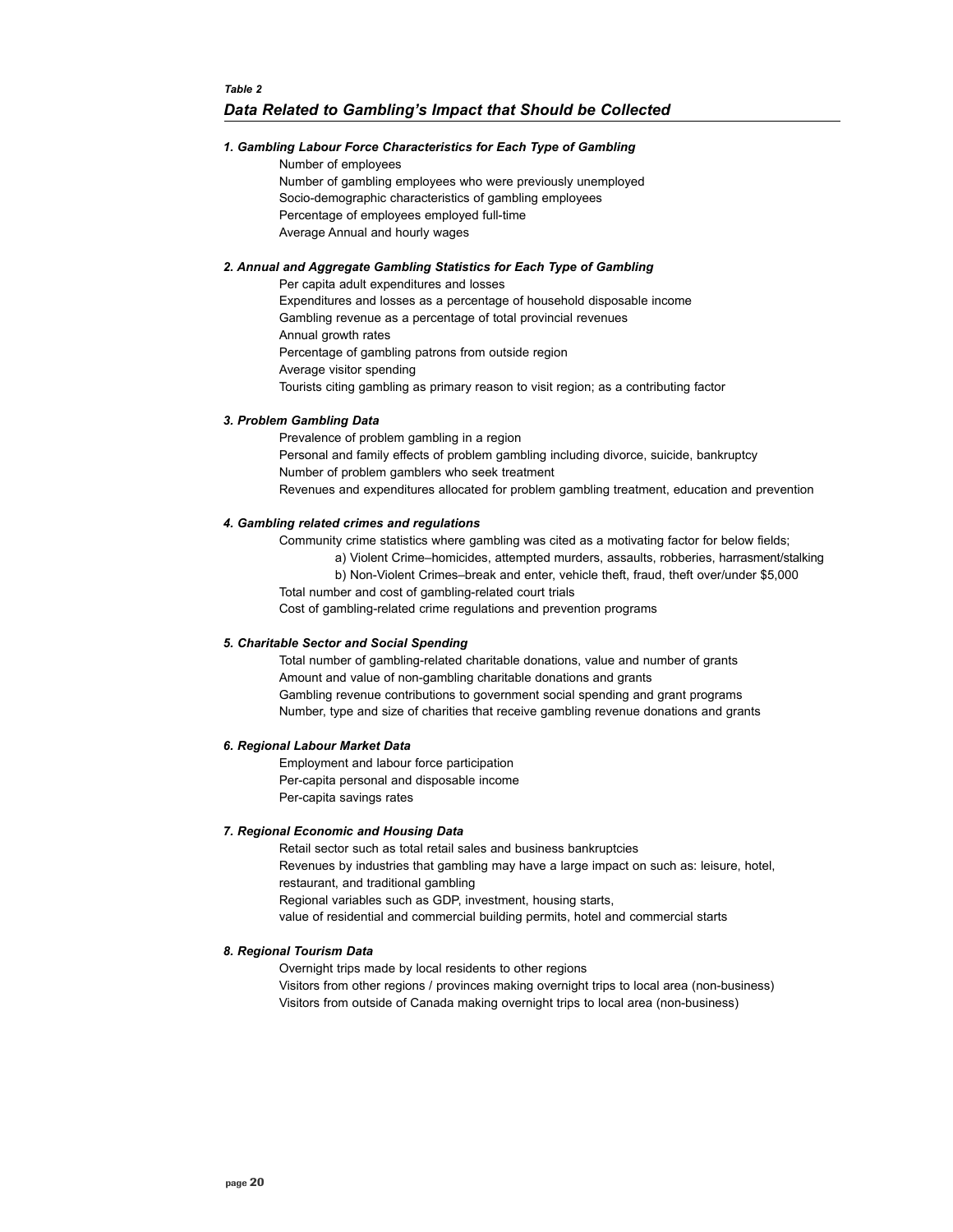To avoid the complications researchers face when making value judgments, data could be categorized by type of impact, such as crime, economic, or public health. In the process, areas where resources are allocated and policy developed to minimize costs and maximize benefits will be highlighted. By tracking changes in these data fields, communities can decide the relevant tradeoffs they wish to make. For example, a retirement community may put more relative weight on crime indices and the effects of implementing crime prevention policies, while a rural community may put greater emphasis on economic development.

### *4. COST-BENEFIT AND IMPACT STUDIES SHOULD HAVE A WELL-DEFINED REFERENCE GROUP UNDERLYING THEIR METHODOLOGY.*

It is imperative for cost-benefit and impact studies to have a well-defined reference group underlying their methodology. While this is particularly relevant in shaping the outcome of cost-benefit and impact studies, it can be applied to any form of research that seeks to measure the effects of gambling on a given region. Without a well-defined reference group, the ability to account for the costs and benefits of gambling becomes more obscure. Additionally, researchers will be better able to focus their attention on a specific community or region, and in the process better identify where the costs and benefits of gambling fall. With gambling this is particularly relevant as many types of gambling venues attract patrons from outside of a region, and as elaborated on in previous sections, in the process can export social costs associated with gambling.

### *5. CONTINUALLY REVIEW THE EFFECTS OF GAMBLING AND THE SUCCESS OR FAILURE OF RELATED POLICIES.*

It is important that the success of policies and effects of gambling are reviewed on a continual basis after gambling has been introduced to a community. Changes in community and economic data and social indicators after gambling has been established in a region should be noted and constantly evaluated. Once gambling has expanded, the direction of future policy should not be seen as wholly irreversible or inevitable. The direction of future policy may be dependent on whether gambling has satisfied the community health goals established when gambling was originally introduced. With greater availability of data and knowledge of where gambling's impacts are felt, all groups, as opposed solely to provincial regulators, will be able to provide sound input into the directions of future policies.

*"Reducing the costs of a family break down or loss of life to a single monetary value is necessarily overly simplistic."* Hawke, 2000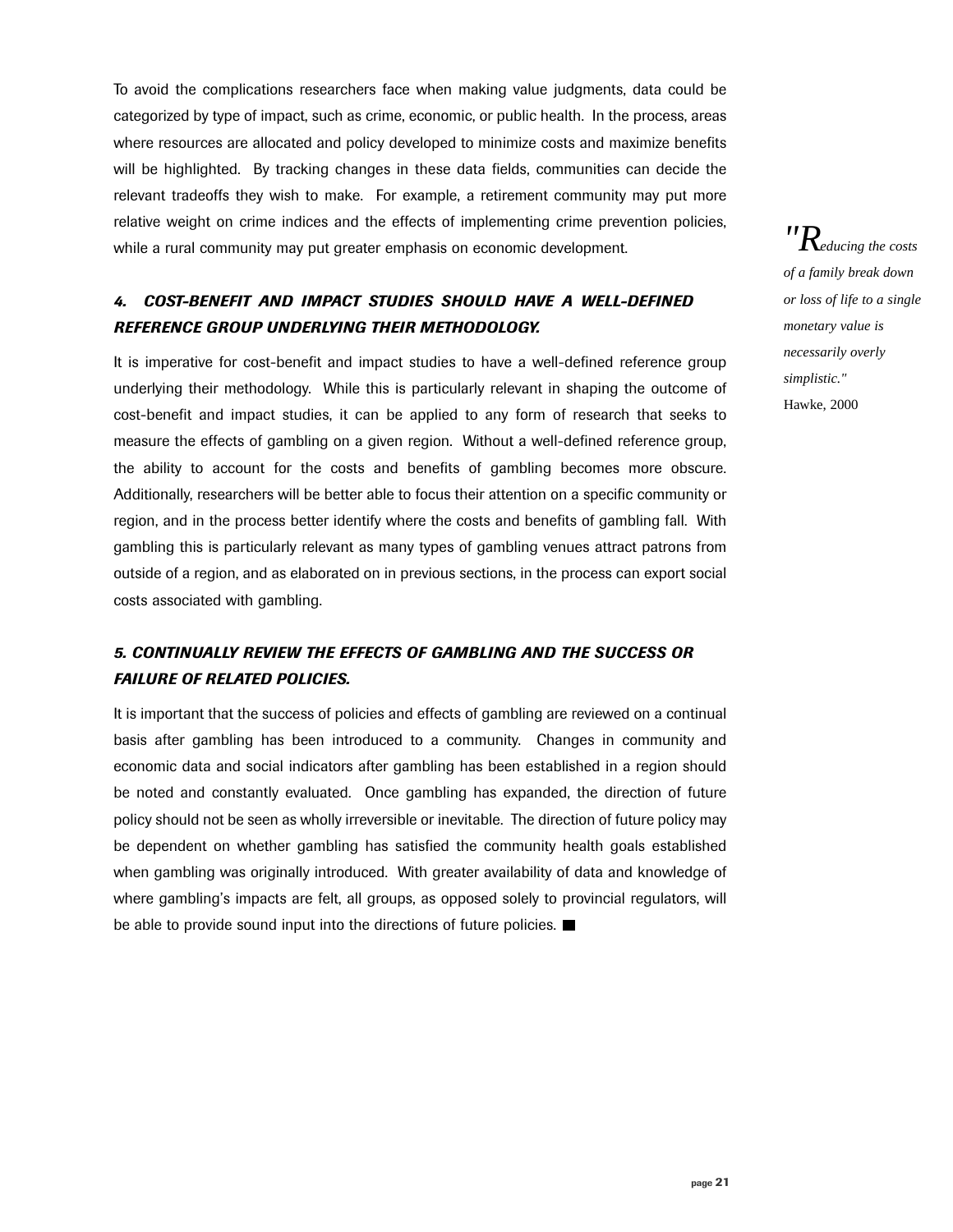### **REFERENCES**

*Alberta Lotteries and Gaming Summit. (1998). Alberta Lotteries and Gaming Summit Report. Edmonton, AB.*

*Azmier, J. (2000). Canadian Gambling Behaviour and Attitudes: Main Report. Calgary, AB: Canada West Foundation.*

*Azmier, J., Jepson, V., & Pickup, M. (1998). Rolling the Dice: Alberta's Experience with Direct Democracy and Video Lottery Terminals. Calgary, AB: Canada West Foundation.*

*Azmier, J., & Smith, G. (1998). The State of Gambling in Canada: An Interprovincial Roadmap of Gambling and its Impact. Calgary, AB: Canada West Foundation.*

*Becker, G., & Murphy, K. (1988). A Theory of Rational Addiction.Journal of Political Economy, vol. 96, (4): University of Chicago.*

*Black, E. (1996). Gambling Mania: Lessons from the Manitoba Experience. Canadian Public Administration, vol 39, (1).*

*Calgary Herald. (May 13, 2001). Study Targets Gambler's Families. Calgary, AB.*

*Charlton, B. (2000). Public Health and Personal Freedom: Kings College Lecture. Online article: http://www.hedweb.com/bgcharlton/healthfreed.html*

*. Newcastle: University of Newcastle Upon Tyne.*

*City of Vancouver Casino Review (1994). City of Vancouver Casino Review: A Discussion Paper. Vancouver, BC.*

*Clauretie, T., Carroll, T., & Daneshvary, N. (1998). Rolling the Dice: Would Casinos Harm Illinois Home Values?. Urbana, IL: Illinois Real Estate Letter.*

*Eadington, W. (2000). Measuring Costs From Permitted Gaming: Concepts and Categories in Evaluating Gambling's Consequences. University of Nevada, Reno.* 

*Hawke, A. (2000). Measuring the Impact of Gambling an Economist's View. Hawke Institute Working Paper Seres No 4. Hawke Institute. Magill: University of South Australia.*

*Heimpel, J. (1998). Counting the Dollars Once the Dealing is Done: A Case Study of the Windsor Casino Project. University of Toronto: Centre for the Study of State & Market.*

*Henriksson, L., & Lipsey, R. (1999). Should Provinces Expand Gambling?. Canadian Public Policy, vol 25, (2).* 

*Henriksson, L. (1996). Hardly a Quick Fix: Casino Gambling in Canada. Canadian Public Policy, vol 22, (2).* 

*Horton, G. (2001). Economic Impact Analysis Assessing the Effects of Economic Impacts: The Derivation and Application of Economic, Fiscal, Resource, and Environmental Impact Multipliers. Online Article: Nevada Division of Water Planning.* 

*Korn, D., Gibbons, R., & Azmier, J. (2000). Framing Public Policy: Towards a Public Health Paradigm for Gambling. Calgary, AB: Canada West Foundation.*

*McMillian, J. (2000). Appendix 4: Gambling Impact Data Needs Australia Institute for Gambling Research: The Whistler Gambling Symposium Report (DRAFT). Whistler, BC.*

*McMillen J., & Grabosky, P. (1998). Trends and Issues in Crime and Criminal Justice No. 88: Internet Gambling. Canberra, AU: Australian Institute of Criminology.*

*Moore, W.L., & Volberg, R. (1999). Gambling and Problem Gambling in Louisiana a Replication Study, 1995 to 1998: Report to the College of Business Administration, University of New Orleans. Northampton: Gemini Research.*

*National Gambling Impact Study Commission. (1999). National Gambling Impact Study Commission Report. Washington, D.C.: National Gambling Impact Study Commission.*

*Productivity Commission. (1999). Australia's Gambling Industries: Inquiry Report. Canberra, AU: Productivity Commission.*

*Seelig, M., & Seelig, J. (1998). Gambling, Government and Society. Canadian Public Policy, vol 24, (1).* 

*Smith, G., & Wynne, H. (1999). Gambling and Crime in Western Canada: Exploring Myth and Reality. Calgary: Canada West Foundation.*

*Stynes, D. (1997). Economic impacts of tourism. Urbana: University of Illinois. Cooperative Extension Service Bulletin.*

*Treasury Board of Canada Secretariat (1998). Benefit-Cost Analysis Guide. Ottawa: Government of Canada.*

*Vaillancourt, F., & Roy, A. (2000). Special Studies in Taxation and Public Finance no.2: Gambling and Governments in Canada, 1969-1998: How Much? Who Play? What Payoff?. Toronto, ON: Canadian Tax Foundation.*

*Walker, D., & Barnett, H. (1999). The Social Costs of Gambling: An Economic Perspective. Journal of Gambling Studies 15 (3).* 

*Westphal, J., Johnson, L., & Stevens, L. (1999). Estimating the Social Costs of Gambling Disorders in Louisiana for 1998. Louisiana State University Medical Centre, Shreveport:: Gambling Studies Unit.*

*Wynne, H., & Anielski, M. (2000). The Whistler Gambling Symposium Report (DRAFT). Whistler, BC.*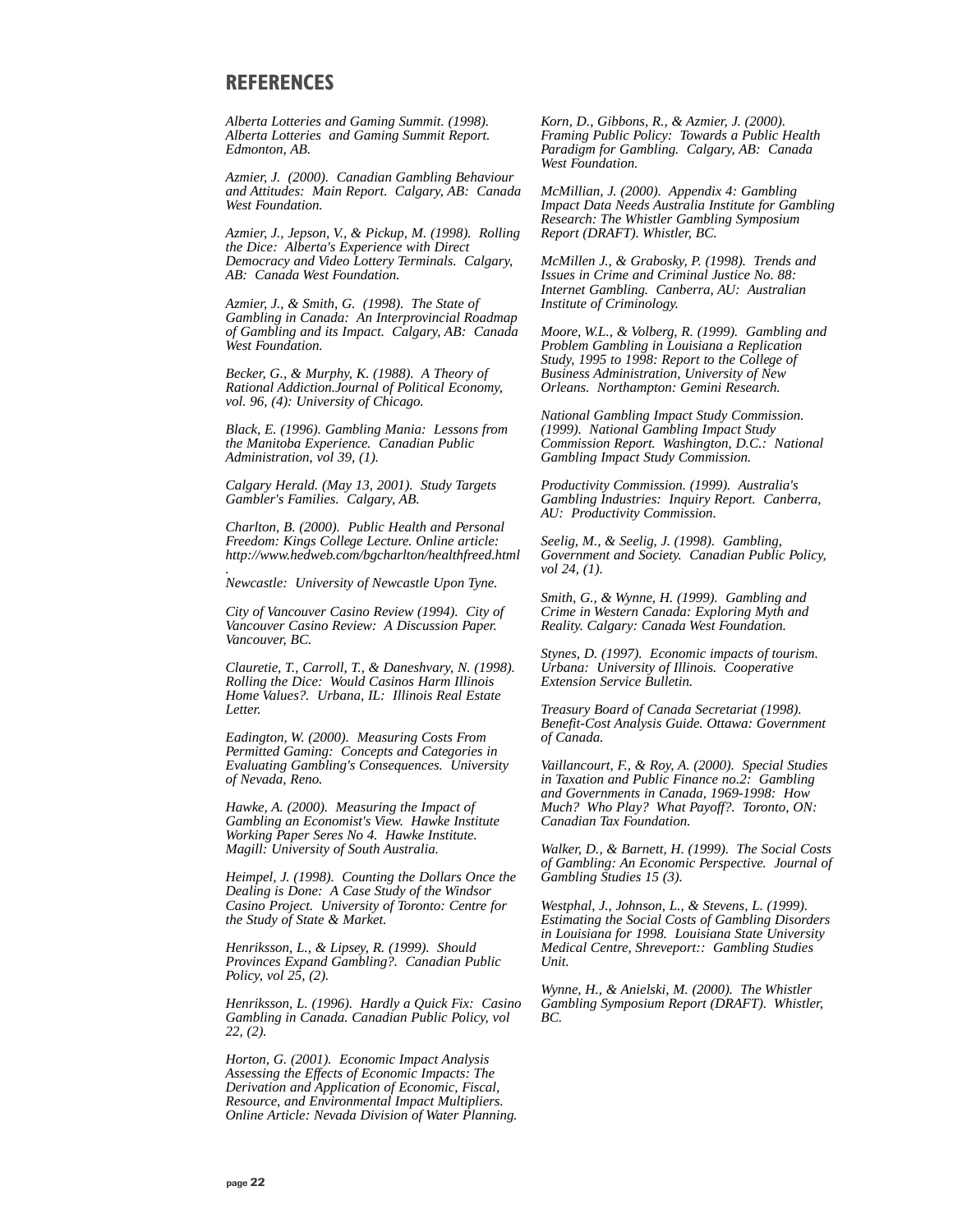### **Appendix A: Multipliers: To use or not to use?**

Multipliers are often used to estimate the aggregate change in total economic impacts to an area that result from a change in expenditures associated with an economic activity. The actual derivation of a multiplier is a complex process that is the end result of measuring a variety of different impacts through the use of quantitative techniques. A numeric value greater than one, it measures the sum of the direct, indirect and induced effects occurring in response to an initial activity.

Using a casino as an example:

1. The direct effect measures the increase in income or employment that the introduction of a casino into a region would bring.

2. The indirect effect measures the additional purchases of output that are created in response to the casino, such as hotel rooms, restaurants, souvenirs.

3. The induced effect is economic activity created by a change in spending patterns that can result from increases in household income within a region.

Although the use of a multiplier in cost-benefit analysis can be a valuable tool, its incorrect use can yield misleading results. In many studies, multipliers are used to measure the economic benefits of a project but are not applied to the associated costs. This approach will create a bias in the study by over-weighing the benefits of a project.

The multiplier value selected often depends both on the amount of money to be spent on a study and the time to be spent on it. The process to calculate a multiplier can be very time consuming and expensive, as it requires a vast amount of data to calculate. Consequently, often the value of an economic multiplier is arbitrarily chosen and then applied to a study to measure the additional economic benefits to a region from an economic activity. Estimation of economic benefits and costs by this method will be imprecise at best. The value of a multiplier will tend to vary from region to region, and will depend on a multitude of independent factors such as the size of the region, savings, consumption rates, income, and employment levels. Without taking each of these factors into consideration within a cost-benefit study, the result most likely will contain a variety of shortcomings.

Multipliers have also been critiqued on the basis that they are quantitative values that have no significance as qualitative measures for ranking economic activity or industries in terms of their intrinsic worth to a community (Horton, 2001). All else equal, the lower the savings rate within a reference group, the higher the multiplier will tend to be, as more money is being spent and re-circulated among a community. The effect of this can be that certain industries with high levels of investment, such as ones that display high income levels, greater levels of investment in technology, and higher education may have low economic multipliers. However, they still can produce significant economic and non-economic benefits to regional and local economies that may not be incorporated and reflected in the analysis (Horton, 2001). The same reasoning can be applied to industries and projects where the benefits are social in nature and hard to quantify.

For gambling policy in Canada, the correct use of multipliers can in some cases work against a project's viability (Treasury, 1998). This may be the result when a gambling venue is introduced as an instrument of economic development to a region in a recession or to a remote area. In remote areas, the value of a multiplier tends to be relatively low as many goods and services that are produced to supply the potential project would originate from outside the community. In urban areas, with more dense populations, the opposite occurs. As the majority of goods and services that are produced to supply the project are produced within the community, the multiplier within the community will tend to be relatively high. If public investment, which is most likely obtained from tax revenues supported by the more prosperous urban areas having a relatively large economic multiplier, is used to fund a project in a rural or depressed region, multipliers can often make the project look worse than it otherwise would (Treasury, 1998).